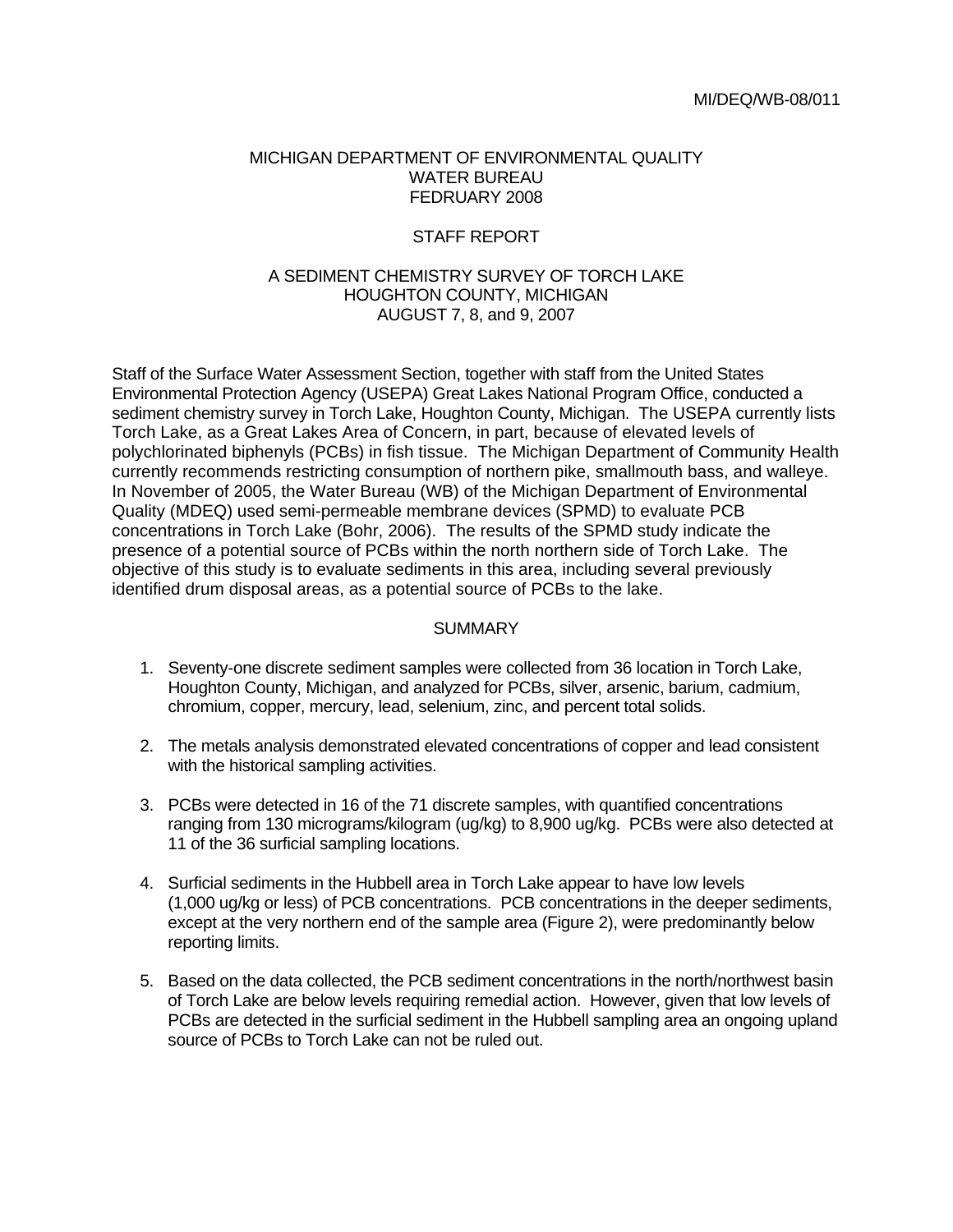## **METHODS**

Sediment samples were collected at selected locations from the USEPA research vessel, "Mudpuppy," using either a ponar dredge sampler or the Vibro-core sampler as described in the Quality Assurance Project Plan (QAPP) (Alexander, 2007). During the sampling event, field staff noticed a one to two inch layer of brown organic material at the top of each ponar sample. The QAPP stated that the entire ponar samples would be homogenized prior to placing in the sample jar. Field staff decided that it would be more beneficial to sample only the thin brown organic material rather than compositing the entire sample. The organic layer was scraped from the top of the sample, place in a separate pan, homogenized, and then placed in the sample jars. All other sampling procedures were consistent with the Torch Lake QAPP. All sediment samples were transported to the MDEQ Environmental Laboratory for chemical analysis.

## RESULTS AND DISCUSSION

Sediment sampling locations for Torch Lake are contained in Figures 1, 2, 3, and 4 and Table 1. Results of the sediment chemistry analysis are contained in Table 2. For purposes of evaluation, sediment analysis results were compared to the threshold effect concentration (TEC) and probable effect concentrations (PEC) described in "Development and Evaluation of Consensus-Based Sediment Quality Guidelines for Freshwater Ecosystems" (MacDonald et. al, 2000). The TEC and PEC values are used as screening tools to assess the potential for aquatic life effects. The TEC is the sediment concentration below which impacts to aquatic life would be less likely to occur. The PEC is the sediment concentration above which impacts to aquatic life would be more likely to occur.

**Metals** 

Sample results throughout the study area showed concentrations of copper and lead above the MacDonald PEC screening levels. These results appear to be consistent with historical sampling events. The 1994 Record of Decision (U.S. EPA 1994) selected No Action as the remedial option to address Torch Lake sediments. The assumption underlying this selection was that implementation of the erosion prevention remedy selected for terrestrial areas of the Site (U.S. EPA 1992) would allow for natural recovery of the sediments. Other metals, such as arsenic, cadmium, chromium, mercury, and zinc where elevated above the PEC, but to a lesser extent.

### PCB

Fourteen samples at four core stations (TL07-01, 02, 03, 04) were collected at the north end of Torch Lake in the vicinity of the city of Lake Linden, Michigan (Figure 2). Three of the four core sampling locations showed elevated concentrations of PCBs at deeper depths, while one location showed quantifiable concentrations of PCBs at the surface (0 to 6 inch interval). Station TL07-01 showed the highest concentration quantified in the Torch Lake sediment survey (8,900 ug/kg) in the 43 to 60 inch interval. Station TL07-02 and TL07-03 also showed elevated PCB concentrations at the 28 to 48 inch interval and 21 to 41 inch interval respectively. Field sampling staff stated these three sample intervals showed a yellowish streaking not found in other Torch Lake cores samples.

One ten-foot core (TL07-13) was collected between the north end sampling and the Lake Linden Boat launch (Figure 2). Analytical results at this core station showed PCB concentrations below reporting limits at all sample intervals.

Three ten-foot cores and nine ponar samples were collected at the Lake Linden boat launch area (Figure 3). None of the 16 individual sediment samples collected in this area showed PCB concentrations above reporting limits.

Nine ten-foot cores and ten ponar samples were collected in the Hubbell area (Figure 4). Six (TL07-05, 06, 07, 08, 12, 17) of the nine core sampling stations had quantifiable concentrations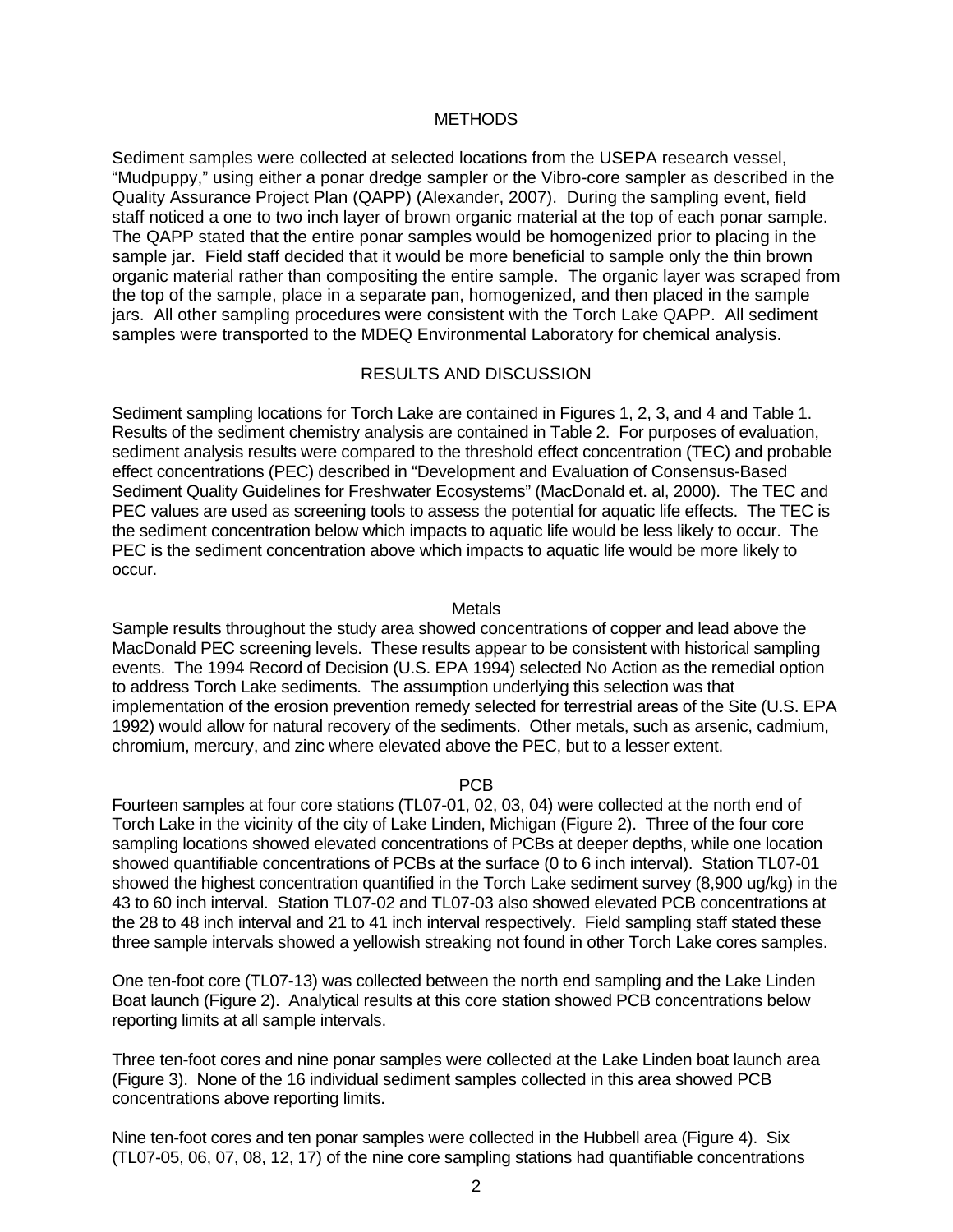of PCBs in the 0 to 6 inch interval, with concentrations ranging from ranging from 130 ug/kg (TL07- 06) to 510 ug/kg (TL07-12). The remaining core samples showed PCB concentrations below reporting limits. Four (TL07-17, 21, 22, 23) of the 10 ponar samples had quantifiable concentrations of PCB, with concentrations ranging from 340 ug/kg (TL07-21) to 1,100 ug/kg (TL07-17). All remaining ponar samples showed PCB concentrations below the reporting limits. Station TL07-17 had both a core sample and a ponar sample collected, with quantified PCB concentrations of 160 ug/kg in the 0 to 6 inch interval of the core and 1,100 ug/kg in the ponar. The results for this station demonstrate the PCB in the surficial samples is likely found in the one to two inch thick brown organic layer described above.

It should be noted, that the several of the surficial samples in the Hubbell area had elevated reporting limits compared to the reporting limits from other samples. In many cases the reporting limits were elevated above other quantified concentrations. Based on personal communications with the MDEQ Environmental Laboratory, the elevated reporting limits were due to low solids content, and do introduce some uncertainty to the concentrations of PCB in these samples. However it should be noted that these reporting limits are below typical action levels for PCB.

The PCB results from this study appear to compare well with the results from the 2005 SPMD study (Bohr, 2006). The highest concentrations of PCB in the SPMD study were found in the Hubbell area, which is the area were 10 of the 11 surficial sediment samples with quantified PCB were found. Based on comparison of these studies, it is possible that the PCB found in the top few inches of sediment in the Hubbell area is the source of the PCB found in the 2005 SPMD study and that the surficial PCB are the result of historical activities in the area. It is also possible that there is a low level upland source of PCB to Torch Lake in this area. A detailed upland source identification study could be conducted to make that determination.

While these sample results do show elevated concentrations of PCB in the deeper sediment intervals of Torch Lake in the north end sample area (Figure 2) and low concentrations of PCB in surficial sediment of Torch Lake in the Hubbell area (Figure 3), the WB would not recommend remedial actions to address these sediments at this time. An evaluation of the relative risk of these low levels of PCB in sediment and water column would need to be completed before additional remedial work could be recommended. In 2007, the Michigan Department of Natural Resources, in coordination with the WB Fish Consumption Monitoring Program staff, collected several fish species for PCB analysis. Once this analysis has been completed, the WB should be able to evaluate the need for additional studies.

- Field Work By: Michael Alexander, Aquatic Biologist Surface Water Assessment Section Water Bureau USEPA Mudpuppy Staff
- Report By: Michael Alexander, Aquatic Biologist Surface Water Assessment Section Water Bureau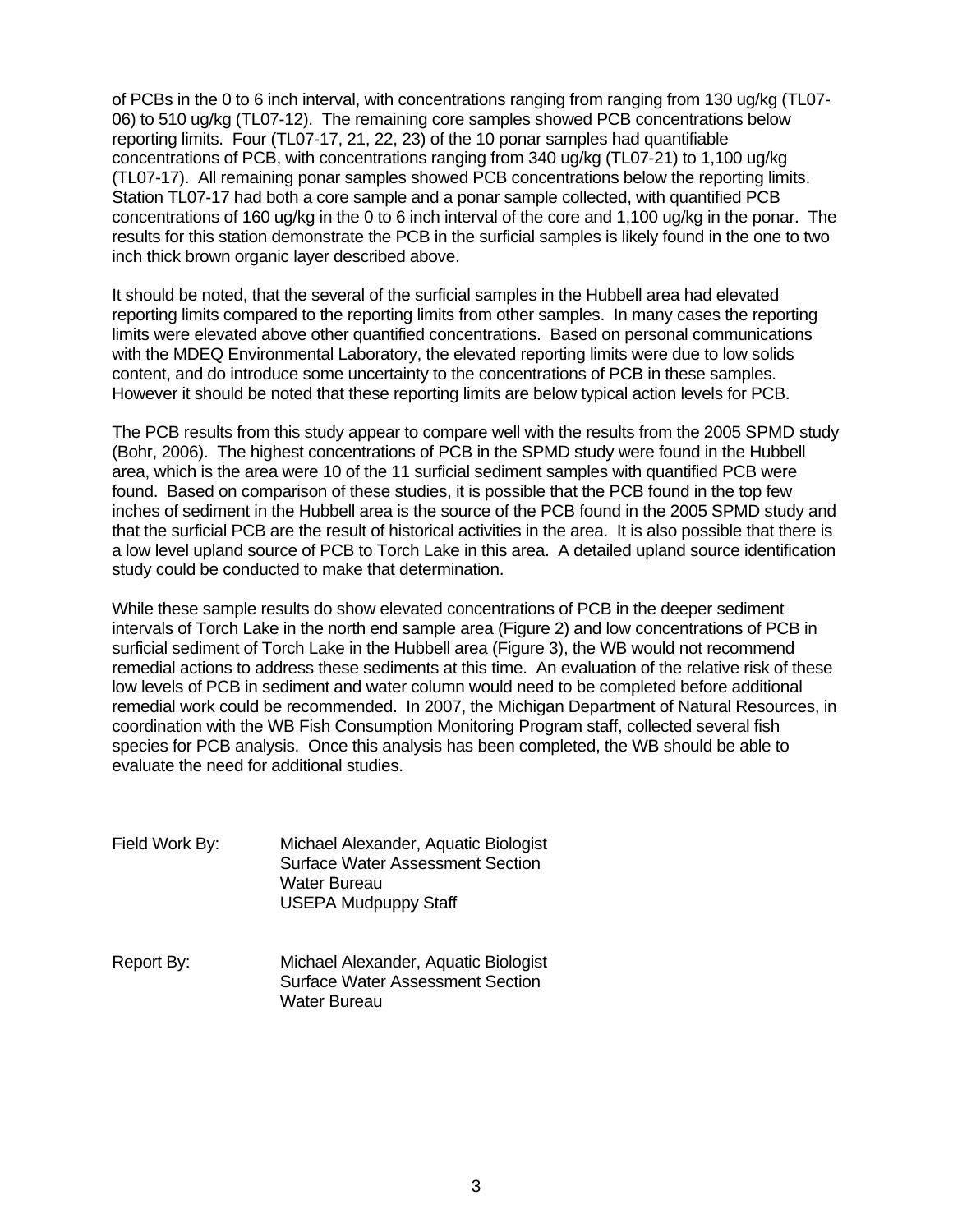### LITERATURE CITED

- Alexander, M. 2007. Quality assurance project plan, sediment investigation Torch Lake Houghton County, Michigan.
- Bohr, J. 2006. PCB concentrations in Torch Lake using semi-permeable membrane devices Houghton, County, Michigan. MI/DEQ/WB-06/032
- MacDonald, D. D., C. G. Ingersoll, T. A. Berger. 2000. Development and evaluation of consensus-based sediment quality guidelines for freshwater ecosystems. Arch. Enciron. Contam. Toxicol. 39, 20-31.
- U.S. EPA. 1992. Record of Decision, Torch Lake Superfund Site, Operable Units I and III, Houghton County, Michigan*.*
- U.S. EPA. 1994. Record of Decision, Torch Lake Superfund Site, Operable Unit II, Houghton County, Michigan.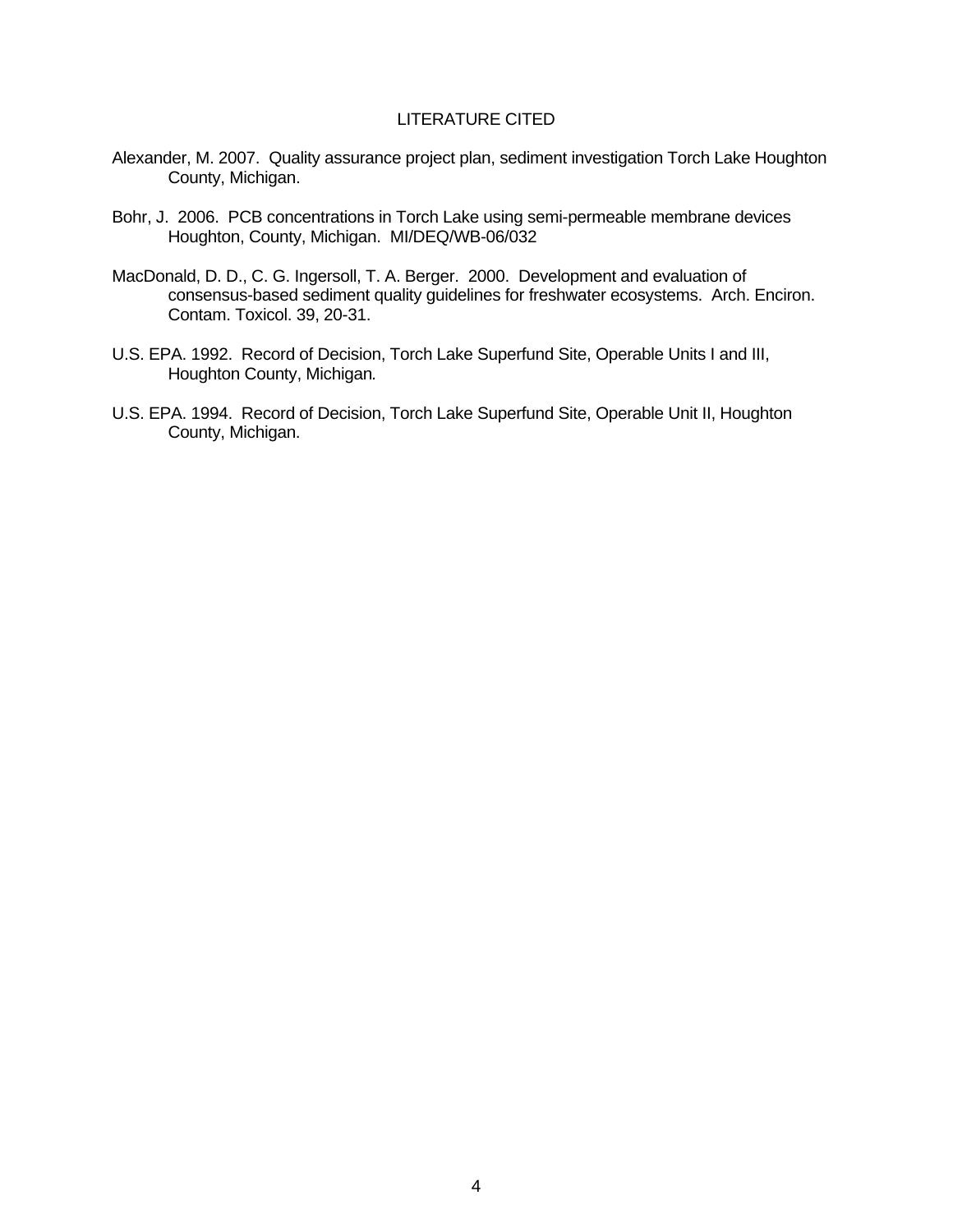

Figure 1. Torch Lake sediment sampling locations, Houghton County, Michigan, August 7, 8, and 9 2007.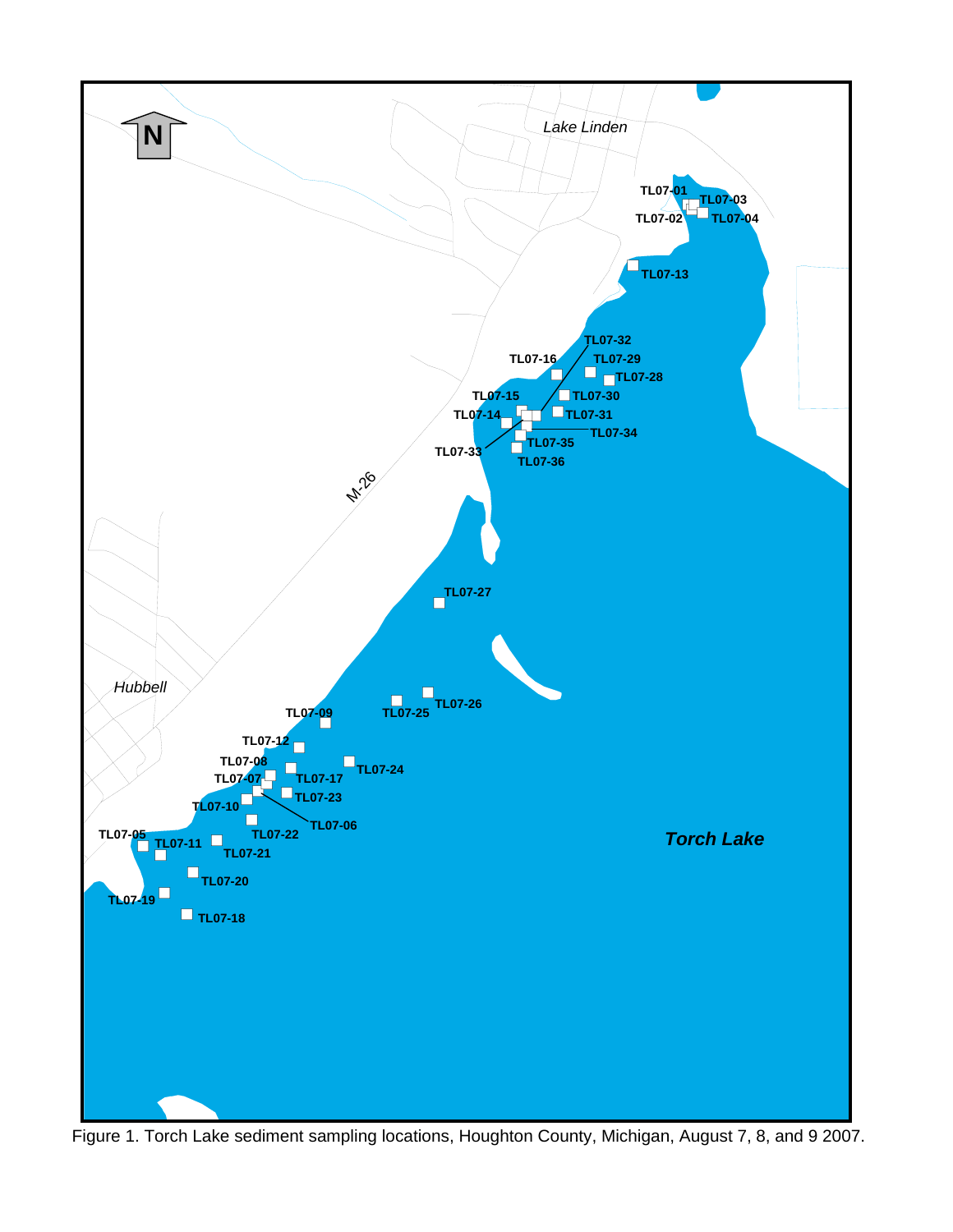

Figure 2. North end Torch Lake sampling locations and PCB concentrations August 7, 8, and 9, 2007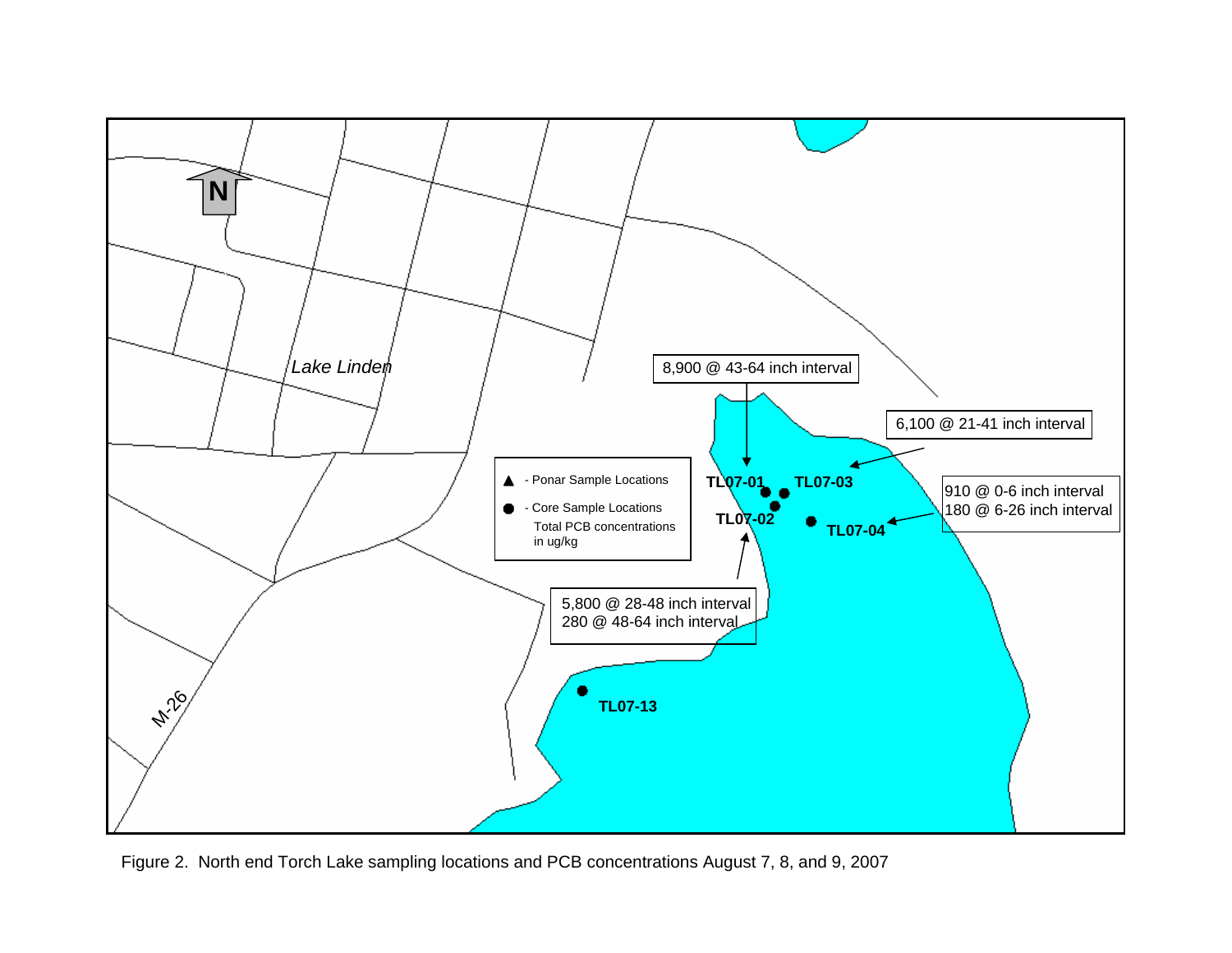

Figure 3. Lake Linden boat launch area Torch Lake sampling locations and PCB concentrations August 7, 8, and 9, 2007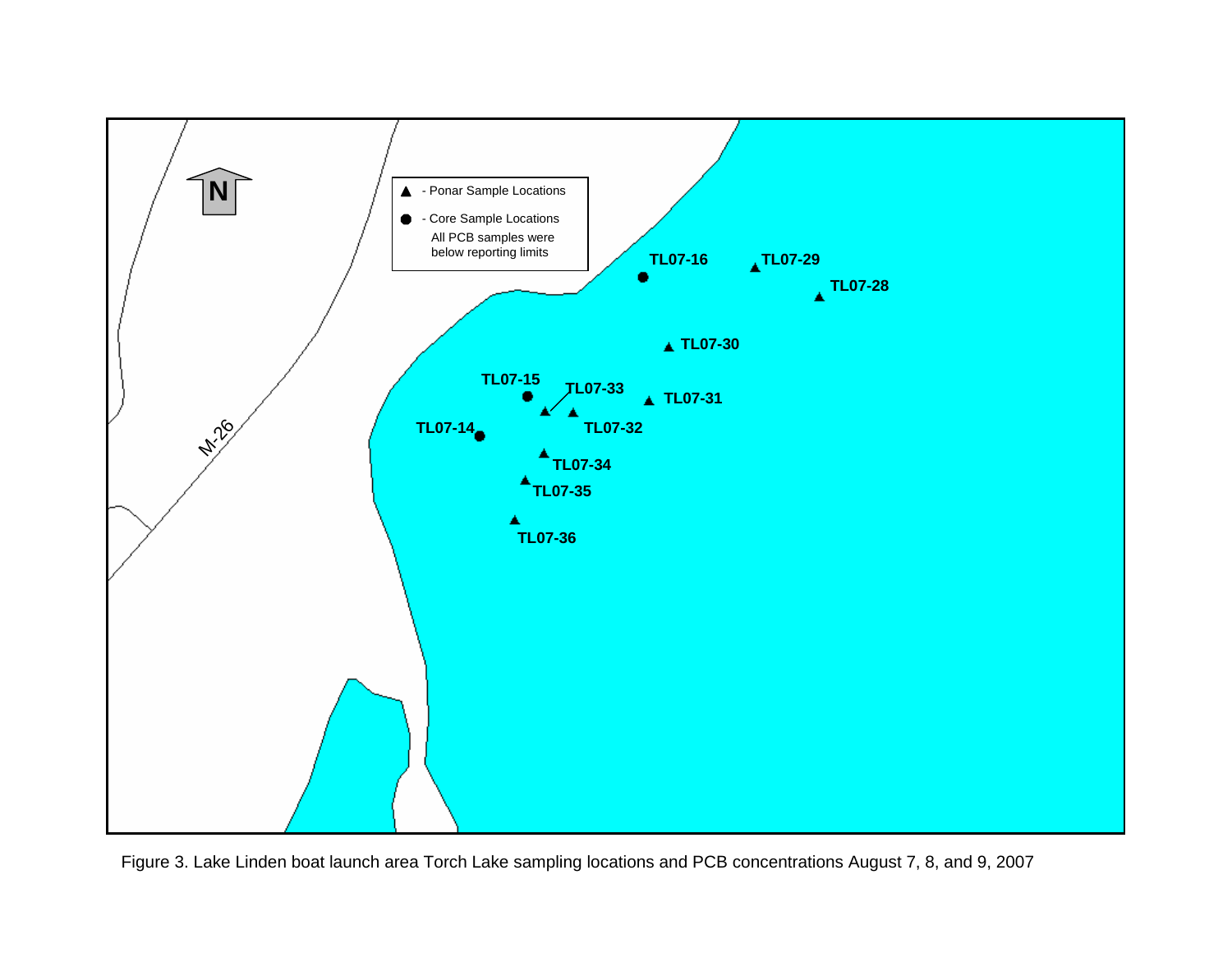

Figure 4. Hubbell area Torch Lake sampling locations and PCB concentrations August 7, 8, and 9, 2007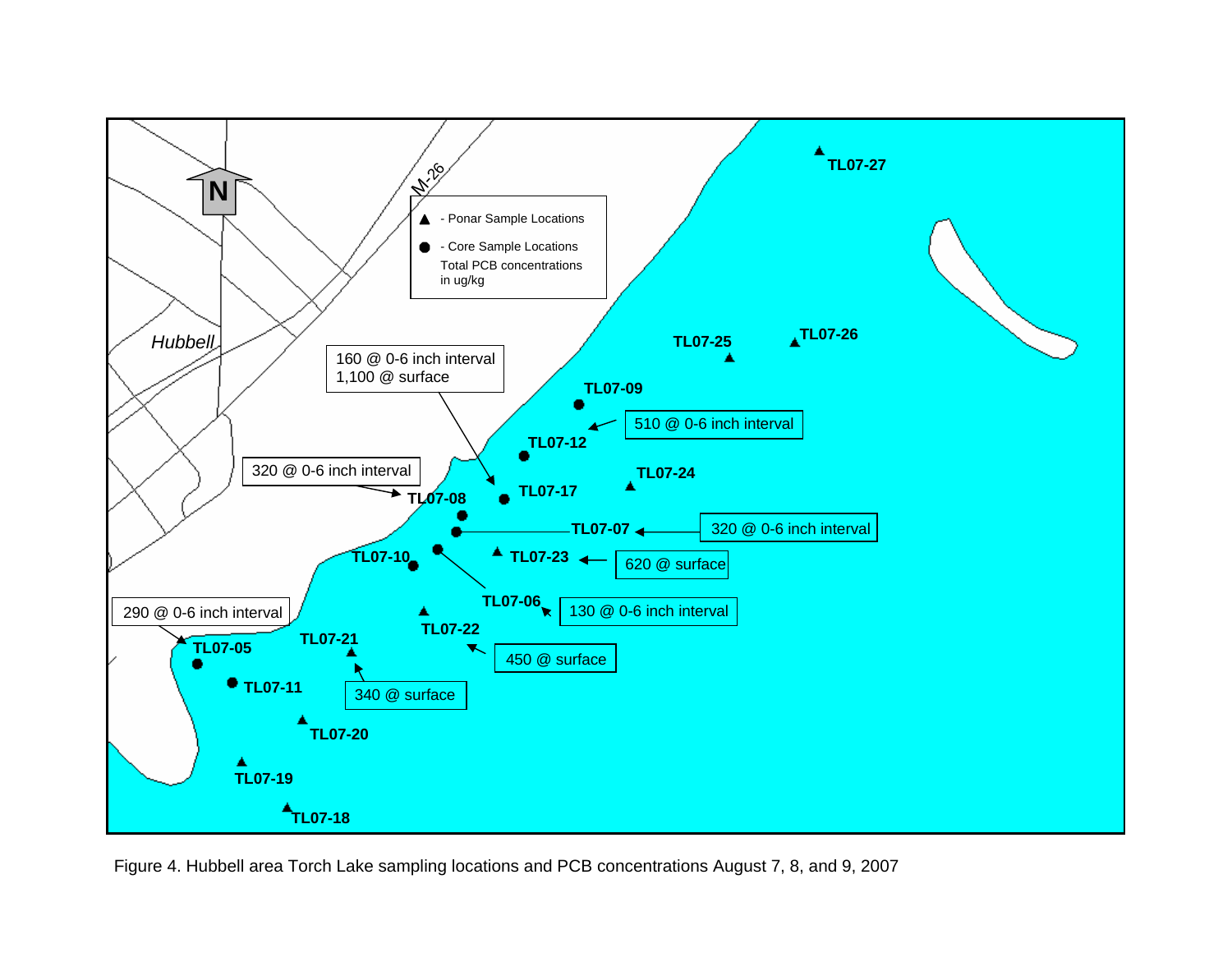| <b>Station ID</b> | August $r$ , o, and $\theta$ , 2007.<br><b>Location</b> | Latatude     | Longitude  | <b>Sample Type</b> |  |  |
|-------------------|---------------------------------------------------------|--------------|------------|--------------------|--|--|
| TL07-01           | Torch Lake                                              | 47 11.332    | 088 24.412 | Vibro-core         |  |  |
| TL07-02           | Torch Lake                                              | 47 11.330    | 088.24.406 | Vibro-core         |  |  |
| TL07-03           | Torch Lake                                              | 47 11.334    | 088 24.399 | Vibro-core         |  |  |
| TL07-04           | <b>Torch Lake</b>                                       | 47 11.323    | 088 24.383 |                    |  |  |
|                   |                                                         |              |            | Vibro-core         |  |  |
| TL07-05           | <b>Torch Lake</b>                                       | 47 10.378    | 088 25.528 | Vibro-core         |  |  |
| TL07-06           | <b>Torch Lake</b>                                       | 47 10.462    | 088 25.288 | Vibro-core         |  |  |
| TL07-07           | <b>Torch Lake</b>                                       | 47 10.477    | 088 25.272 | Vibro-core         |  |  |
| TL07-08           | <b>Torch Lake</b>                                       | 47 10.489    | 088 25.267 | Vibro-core         |  |  |
| TL07-09           | <b>Torch Lake</b>                                       | 47 10.566    | 088 25.153 | Vibro-core         |  |  |
| TL07-10           | Torch Lake                                              | 47 10.449    | 088 25.315 | Vibro-core         |  |  |
| TL07-11           | Torch Lake                                              | 47 10.369    | 088 25.495 | Vibro-core         |  |  |
| $TL07-12$         | Torch Lake                                              | 47 10.532    | 088 25.203 | Vibro-core         |  |  |
| TL07-13           | <b>Torch Lake</b>                                       | 47 11.241    | 088 24.530 | Vibro-core         |  |  |
| TL07-14           | <b>Torch Lake</b>                                       | 47 11.008    | 088 24.784 | Vibro-core         |  |  |
| TL07-15           | <b>Torch Lake</b>                                       | 47 11.030    | 088 24.757 | Vibro-core         |  |  |
| TL07-16           | <b>Torch Lake</b>                                       | 47 11.082    | 088 24.681 | Vibro-core         |  |  |
|                   |                                                         |              |            | Vibro-core &       |  |  |
| TL07-17           | Torch Lake                                              | 47 10.502    | 088 25.226 | Ponar Dredge       |  |  |
| TL07-18           | Torch Lake                                              | 47 10.282    | 088 25.434 | Ponar Dredge       |  |  |
| TL07-19           | <b>Torch Lake</b>                                       | 47 10.314    | 088 25.481 | Ponar Dredge       |  |  |
| TL07-20           | Torch Lake                                              | 47 10.346    | 088 25.422 | Ponar Dredge       |  |  |
| TL07-21           | <b>Torch Lake</b>                                       | 47 10.390    | 088 25.374 | Ponar Dredge       |  |  |
| <b>TL07-22</b>    | <b>Torch Lake</b>                                       | 47 10.424    | 088 25.301 | Ponar Dredge       |  |  |
| TL07-23           | <b>Torch Lake</b>                                       | 47 10.463    | 088 25.229 | Ponar Dredge       |  |  |
| $TL07-24$         | <b>Torch Lake</b>                                       | 47 10.510    | 088 25.100 | Ponar Dredge       |  |  |
| TL07-25           | <b>Torch Lake</b>                                       | 47 10.603    | 088 25.001 | Ponar Dredge       |  |  |
| TL07-26           | Torch Lake                                              | 47 10.619    | 088 24.938 | Ponar Dredge       |  |  |
| TL07-27           | Torch Lake                                              | 47 10.744    | 088 24.917 | Ponar Dredge       |  |  |
| TL07-28           | <b>Torch Lake</b>                                       | 11.076<br>47 | 088 24.571 | Ponar Dredge       |  |  |
| $TL07-29$         | <b>Torch Lake</b>                                       | 47 11.086    | 088 24.611 | Ponar Dredge       |  |  |
| TL07-30           | <b>Torch Lake</b>                                       | 47 11.050    | 088 24.665 | Ponar Dredge       |  |  |
| TL07-31           | <b>Torch Lake</b>                                       | 47 11.026    | 088 24.675 | Ponar Dredge       |  |  |
| $TL07-32$         | <b>Torch Lake</b>                                       | 47 11.022    | 088 24.725 | Ponar Dredge       |  |  |
| $TL07-33$         | Torch Lake                                              | 47 11.019    | 088 24.741 | Ponar Dredge       |  |  |
| TL07-34           | Torch Lake                                              | 47 11.002    | 088 24.744 | Ponar Dredge       |  |  |
| TL07-35           | Torch Lake                                              | 47 10.992    | 088 24.753 | Ponar Dredge       |  |  |
| TL07-36           | <b>Torch Lake</b>                                       | 47 10.976    | 088 24.764 | Ponar Dredge       |  |  |

Table 1. Torch Lake sediment chemistry sampling locations latitude/longitude and sample type, August 7, 8, and 9, 2007.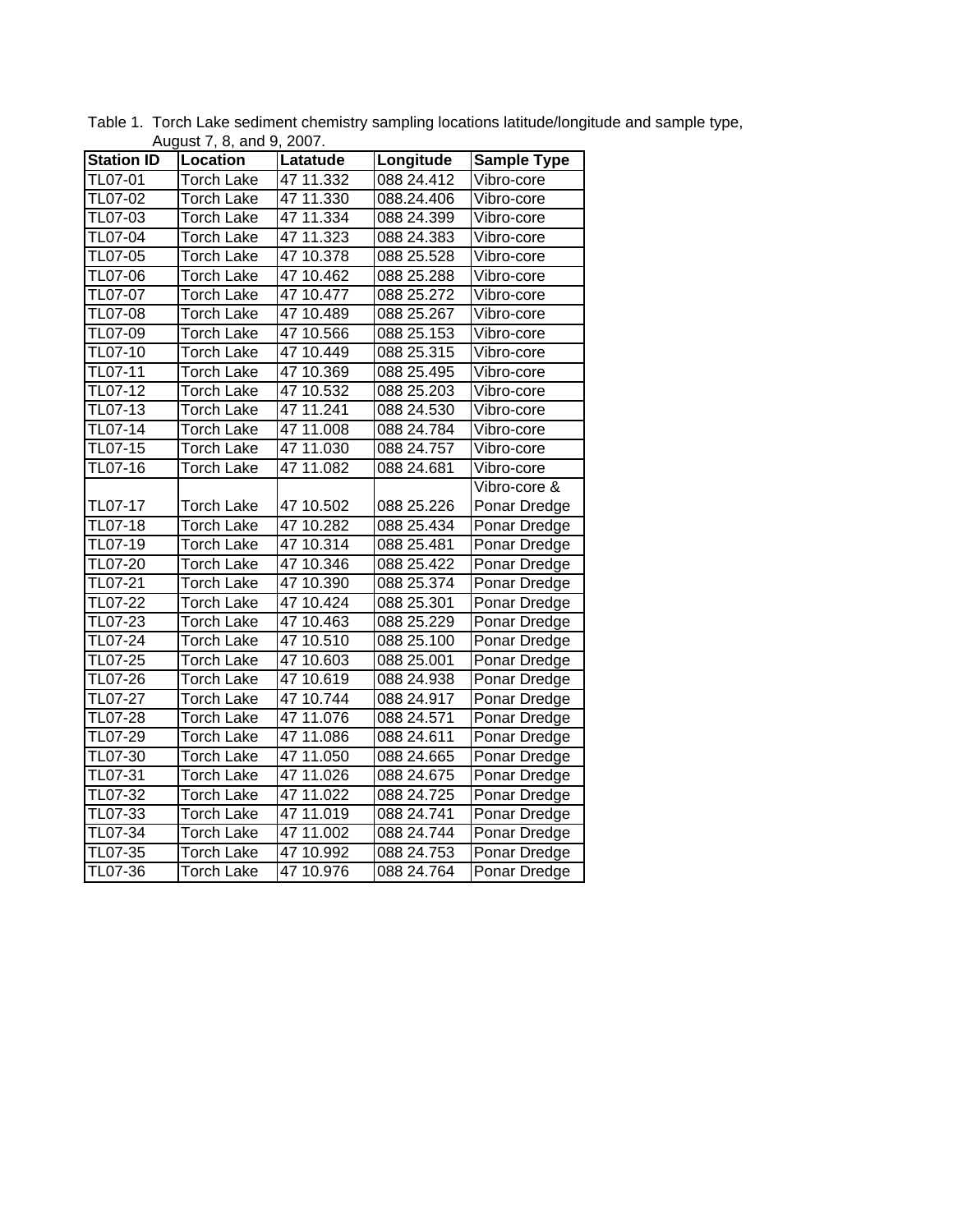| Parameters       | Units     |           | TEC PEC     | TL07-01 (0-6) | $TL07-01(6-24)$ | TL07-01 (24-43) | TL07-01 (43-64) | TL07-02 (0-28) | TL07-02 (28-48) | TL07-02 (48-64) | TL07-03 (0-21) |
|------------------|-----------|-----------|-------------|---------------|-----------------|-----------------|-----------------|----------------|-----------------|-----------------|----------------|
| Aroclor 1016     | ug/Kg dry |           |             | $ND$ RL = 130 | $ND$ RL = 120   | $ND$ RL = 170   | $ND$ RL = 5200  | $ND$ RL = 180  | $ND$ RL = 3100  | $ND$ RL = 140   | $ND$ RL = 140  |
| Aroclor 1221     | ug/Kg dry |           |             | $ND$ RL = 130 | $ND$ RL = 120   | $ND$ RL = 170   | $ND$ RL = 5200  | $ND$ RL = 180  | $ND$ RL = 3100  | $ND$ RL = 140   | $ND$ RL = 140  |
| Aroclor 1232     | ug/Kg dry |           |             | $ND$ RL = 130 | $ND$ RL = 120   | $ND$ RL = 170   | $ND$ RL = 5200  | $ND$ RL = 180  | $ND$ RL = 3100  | $ND$ RL = 140   | $ND$ RL = 140  |
| Aroclor 1242     | ug/Kg dry |           |             | $ND$ RL = 130 | $ND$ RL = 120   | $ND$ RL = 170   | 5100            | $ND RL = 180$  | 3000            | $ND$ RL = 140   | $ND RL = 140$  |
| Aroclor 1248     | ug/Kg dry |           |             | $ND$ RL = 130 | $ND$ RL = 120   | $ND$ RL = 170   | $ND$ RL = 5200  | $ND$ RL = 180  | $ND$ RL = 3100  | 130             | $ND$ RL = 140  |
| Aroclor 1254     | ug/Kg dry |           |             | $ND$ RL = 130 | $ND$ RL = 120   | $ND$ RL = 170   | 3800            | $ND$ RL = 180  | 2800            | 150             | $ND$ RL = 140  |
| Aroclor 1260     | ug/Kg dry |           |             | $ND$ RL = 130 | $ND$ RL = 120   | $ND$ RL = 170   | $ND$ RL = 5200  | $ND$ RL = 180  | $ND$ RL = 3100  | $ND$ RL = 140   | $ND$ RL = 140  |
| Aroclor 1262     | ug/Kg dry |           |             | $ND$ RL = 130 | $ND$ RL = 120   | $ND$ RL = 170   | $ND$ RL = 5200  | $ND$ RL = 180  | $ND$ RL = 3100  | $ND$ RL = 140   | $ND$ RL = 140  |
| Aroclor 1268     | ug/Kg dry |           |             | $ND$ RL = 130 | $ND$ RL = 120   | $ND$ RL = 170   | $ND$ RL = 5200  | $NDRL = 180$   | $ND$ RL = 3100  | $ND$ RL = 140   | $ND$ RL = 140  |
| <b>Total PCB</b> | ug/Kg dry |           | 59.8 676    | <b>ND</b>     | <b>ND</b>       | <b>ND</b>       | 8900            | ${\sf ND}$     | 5800            | 280             | $\sf ND$       |
| Silver           | mg/Kg dry | <b>NA</b> | <b>NA</b>   | 0.22          | 1.3             | $1.2$           | 450             | 0.87           | 290             | 39              | 0.31           |
| Arsenic          | mg/Kg dry | 9.79      | 33          | 1.0           | 1.3             | 2.7             | 49              | 2.3            | 38              | 8.2             | 1.6            |
| <b>Barium</b>    | mg/Kg dry | <b>NA</b> | <b>NA</b>   | 22            | 52              | 220             | 130000          | 310            | 84000           | 4100            | 150            |
| Cadmium          | mg/Kg dry |           | 0.99 4.98   | <b>ND</b>     | <b>ND</b>       | 0.33            | 85              | 0.27           | 38              | 3.6             | $\sf ND$       |
| Chromium         | mg/Kg dry |           | 43.4 111    | 9.5           | 11              | 15              | 200             | 13             | 130             | 38              | 8.7            |
| Copper           | mg/Kg dry | 31.6 149  |             | 140           | 430             | 670             | 120000          | 370            | 78000           | 8600            | 160            |
| Mercury          | mg/Kg dry |           | $0.18$ 1.06 | <b>ND</b>     | <b>ND</b>       | .09             | 1.5             | <b>ND</b>      | 1.7             | .30             | <b>ND</b>      |
| Lead             | mg/Kg dry |           | 35.8 128    | 9.2           | 110             | 150             | 75000           | 100            | 44000           | 2500            | 19             |
| Selenium         | mg/Kg dry | <b>NA</b> | <b>NA</b>   | ND.           | <b>ND</b>       | 0.27            | 20              | 0.27           | 18              | 2.6             | <b>ND</b>      |
| Zinc             | mg/Kg dry |           | 121 459     | 23            | 40              | 80              | 6800            | 54             | 3500            | 430             | $38\,$         |
| % Total Solids   | %         |           |             | 78.8          | 80.2            | 58.3            | 50.1            | 55.6           | 51.8            | 69.3            | 69.8           |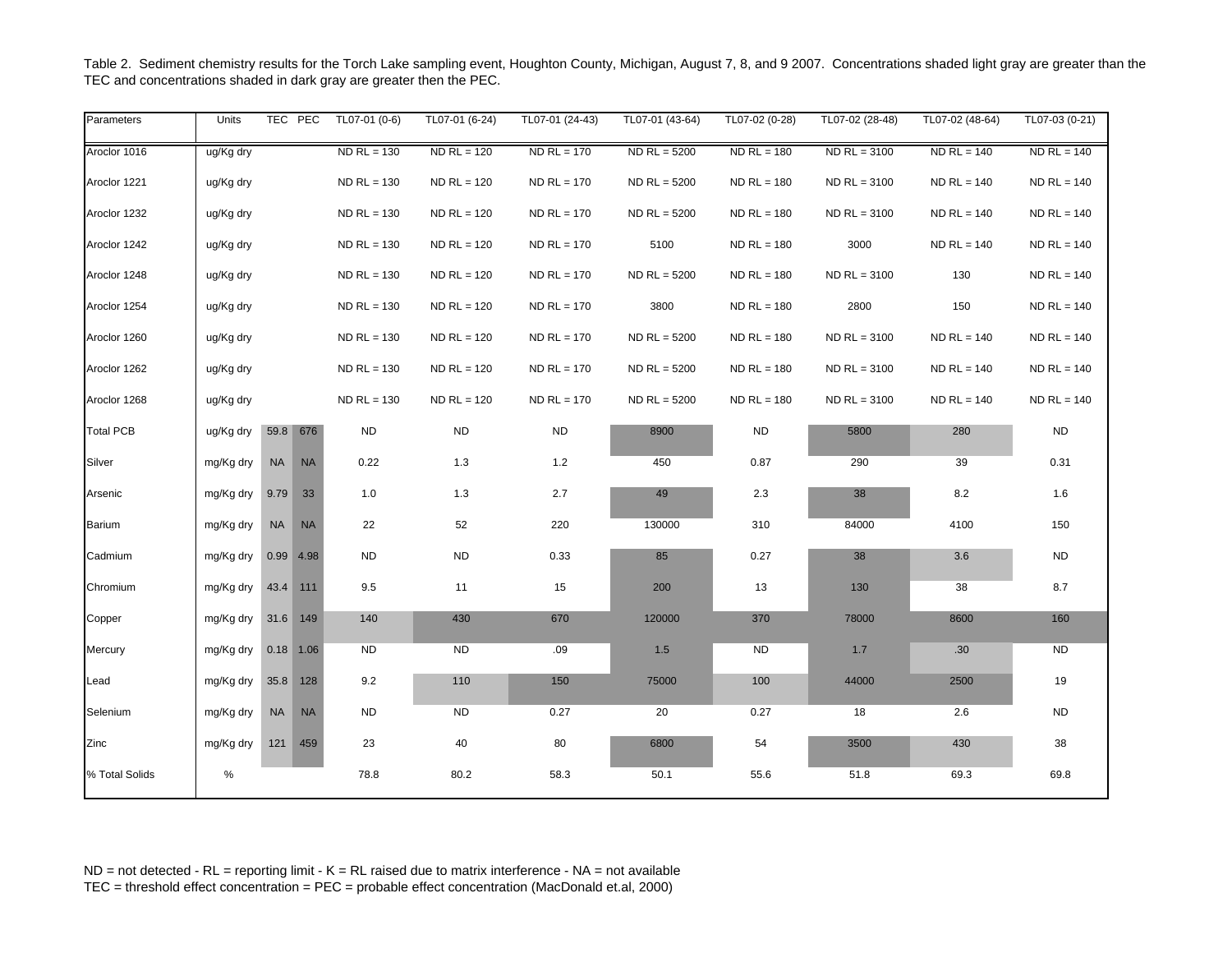| Parameters       | Units     |           | TEC PEC     | TL07-03 (21-41) | TL07-03 (41-70) | TL07-04 (0-6) | TL07-04 (6-26) | TL07-04 (36-60) | TL07-04 (60-95) | TL07-05 (0-6) | TL07-05 (6-22) |
|------------------|-----------|-----------|-------------|-----------------|-----------------|---------------|----------------|-----------------|-----------------|---------------|----------------|
| Aroclor 1016     | ug/Kg dry |           |             | $ND$ RL = 3200  | $ND$ RL = 130   | $ND$ RL = 470 | $NDRL = 140$   | $ND$ RL = 140   | $ND$ RL = 140   | $ND$ RL = 240 | $ND$ RL = 170  |
| Aroclor 1221     | ug/Kg dry |           |             | $ND$ RL = 3200  | $ND$ RL = 130   | $ND$ RL = 470 | $ND$ RL = 140  | $ND$ RL = 140   | $ND$ RL = 140   | $ND$ RL = 240 | $ND$ RL = 170  |
| Aroclor 1232     | ug/Kg dry |           |             | $ND$ RL = 3200  | $ND$ RL = 130   | $ND$ RL = 470 | $ND$ RL = 140  | $ND$ RL = 140   | $ND$ RL = 140   | $ND$ RL = 240 | $ND$ RL = 170  |
| Aroclor 1242     | ug/Kg dry |           |             | 3200            | $ND$ RL = 130   | 460           | $ND$ RL = 140  | $ND$ RL = 140   | $ND$ RL = 140   | $ND$ RL = 240 | $ND$ RL = 170  |
| Aroclor 1248     | ug/Kg dry |           |             | $ND$ RL = 3200  | $ND$ RL = 130   | $ND$ RL = 470 | $ND$ RL = 140  | $ND$ RL = 140   | $ND$ RL = 140   | $ND$ RL = 240 | $ND$ RL = 170  |
| Aroclor 1254     | ug/Kg dry |           |             | 2900            | $ND$ RL = 130   | 450           | 180            | $ND$ RL = 140   | $ND$ RL = 140   | 290           | $ND$ RL = 170  |
| Aroclor 1260     | ug/Kg dry |           |             | $ND$ RL = 3200  | $ND$ RL = 130   | $ND$ RL = 470 | $ND$ RL = 140  | $ND$ RL = 140   | $ND$ RL = 140   | $ND$ RL = 240 | $ND$ RL = 170  |
| Aroclor 1262     | ug/Kg dry |           |             | $ND$ RL = 3200  | $ND$ RL = 130   | $ND$ RL = 470 | $ND$ RL = 140  | $ND$ RL = 140   | 50              | $ND$ RL = 240 | $ND$ RL = 170  |
| Aroclor 1268     | ug/Kg dry |           |             | $ND$ RL = 3200  | $ND$ RL = 130   | $ND$ RL = 470 | $ND$ RL = 140  | $ND$ RL = 140   | $ND$ RL = 140   | $ND$ RL = 240 | $ND$ RL = 170  |
| <b>Total PCB</b> | ug/Kg dry | 59.8 676  |             | 6100            | <b>ND</b>       | 910           | 180            | <b>ND</b>       | 50              | 290           | <b>ND</b>      |
| Silver           | mg/Kg dry | <b>NA</b> | <b>NA</b>   | 380             | 9.3             | 80            | 11             | 6.1             | 5.4             | 3.4           | 5.6            |
| Arsenic          | mg/Kg dry | 9.79      | 33          | 55              | 5.6             | 26            | 5.7            | 5.8             | 4.7             | 22            | 18             |
| Barium           | mg/Kg dry | NA        | <b>NA</b>   | 99000           | 620             | 12000         | 410            | 88              | 71              | 190           | 340            |
| Cadmium          | mg/Kg dry |           | $0.99$ 4.98 | 37              | 0.59            | <b>ND</b>     | 0.60           | <b>ND</b>       | <b>ND</b>       | 1.1           | <b>ND</b>      |
| Chromium         | mg/Kg dry | 43.4 111  |             | 120             | 44              | 51            | 45             | 44              | 44              | 200           | 500            |
| Copper           | mg/Kg dry | 31.6 149  |             | 120000          | 3500            | 28000         | 3900           | 3400            | 3000            | 3300          | 3400           |
| Mercury          | mg/Kg dry |           | $0.18$ 1.06 | 2.6             | .12             | .60           | .13            | .07             | .07             | 1.2           | .11            |
| Lead             | mg/Kg dry | 35.8 128  |             | 42000           | 300             | 7800          | 400            | 39              | 23              | 180           | 33             |
| Selenium         | mg/Kg dry | <b>NA</b> | <b>NA</b>   | 23              | 0.31            | 5.0           | 0.40           | <b>ND</b>       | <b>ND</b>       | 0.42          | <b>ND</b>      |
| Zinc             | mg/Kg dry |           | 121 459     | 4100            | 140             | 1000          | 180            | 110             | 110             | 330           | 260            |
| % Total Solids   | %         |           |             | 49.4            | 74.3            | 47.2          | 69.9           | 72.1            | 73.7            | 41.4          | 58.6           |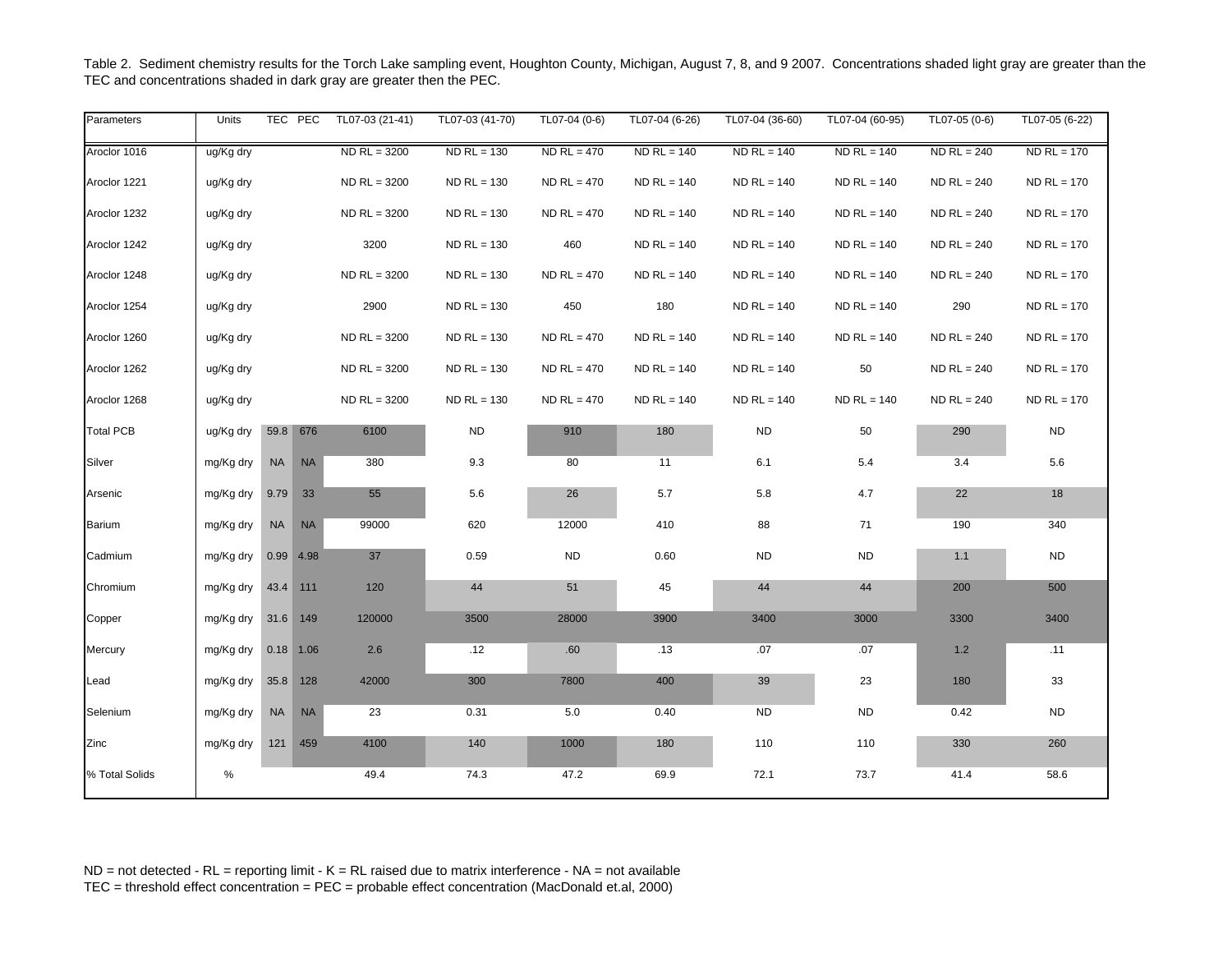| Parameters       | Units     |           | TEC PEC     | TL07-06 (0-6) | TL07-06 (6-36) | TL07-06 (36-72) | TL07-07 (0-6) | TL07-07 (6-36) | TL07-07 (36-72) | TL07-08 (0-6) |
|------------------|-----------|-----------|-------------|---------------|----------------|-----------------|---------------|----------------|-----------------|---------------|
| Aroclor 1016     | ug/Kg dry |           |             | $ND$ RL = 200 | $NDRL = 190$   | $ND$ RL = 170   | $ND$ RL = 230 | $ND$ RL = 200  | $ND$ RL = 150   | $ND$ RL = 220 |
| Aroclor 1221     | ug/Kg dry |           |             | $ND$ RL = 200 | $ND$ RL = 190  | $NDRL = 170$    | $ND$ RL = 230 | $ND$ RL = 200  | $ND$ RL = 150   | $ND$ RL = 220 |
| Aroclor 1232     | ug/Kg dry |           |             | $ND$ RL = 200 | $ND$ RL = 190  | $ND$ RL = 170   | $ND$ RL = 230 | $ND$ RL = 200  | $ND$ RL = 150   | $ND$ RL = 220 |
| Aroclor 1242     | ug/Kg dry |           |             | $ND$ RL = 200 | $ND$ RL = 190  | $ND$ RL = 170   | $ND$ RL = 230 | $ND$ RL = 200  | $ND$ RL = 150   | $ND$ RL = 220 |
| Aroclor 1248     | ug/Kg dry |           |             | $ND$ RL = 200 | $ND$ RL = 190  | $ND$ RL = 170   | $ND$ RL = 230 | $ND$ RL = 200  | $ND$ RL = 150   | $ND$ RL = 220 |
| Aroclor 1254     | ug/Kg dry |           |             | 130           | $ND$ RL = 190  | $ND$ RL = 170   | 320           | $ND$ RL = 200  | $ND$ RL = 150   | 210           |
| Aroclor 1260     | ug/Kg dry |           |             | $ND$ RL = 200 | $NDRL = 190$   | $ND$ RL = 170   | $ND$ RL = 230 | $ND$ RL = 200  | $ND$ RL = 150   | $ND$ RL = 220 |
| Aroclor 1262     | ug/Kg dry |           |             | $ND$ RL = 200 | $ND$ RL = 190  | $ND$ RL = 170   | $ND$ RL = 230 | $ND$ RL = 200  | $ND$ RL = 150   | 110           |
| Aroclor 1268     | ug/Kg dry |           |             | $ND$ RL = 200 | $ND$ RL = 190  | $ND$ RL = 170   | $ND$ RL = 230 | $ND$ RL = 200  | $ND$ RL = 150   | $ND$ RL = 220 |
| <b>Total PCB</b> | ug/Kg dry | 59.8      | 676         | 130           | <b>ND</b>      | <b>ND</b>       | 320           | <b>ND</b>      | <b>ND</b>       | 320           |
| Silver           | mg/Kg dry | <b>NA</b> | <b>NA</b>   | 10            | 3.9            | 2.4             | 6.4           | 4.3            | 2.0             | $5.6\,$       |
| Arsenic          | mg/Kg dry | 9.79      | 33          | 32            | 15             | 3.1             | 40            | 13             | 2.7             | 47            |
| Barium           | mg/Kg dry | <b>NA</b> | <b>NA</b>   | 96            | 50             | 87              | 94            | 58             | 71              | 110           |
| Cadmium          | mg/Kg dry |           | $0.99$ 4.98 | 2.4           | 0.25           | <b>ND</b>       | 1.3           | 0.23           | <b>ND</b>       | 0.93          |
| Chromium         | mg/Kg dry |           | 43.4 111    | 98            | 64             | 74              | 96            | 92             | 42              | 97            |
| Copper           | mg/Kg dry |           | 31.6 149    | 4000          | 2700           | 3000            | 4300          | 2900           | 1900            | 4800          |
| Mercury          | mg/Kg dry |           | $0.18$ 1.06 | .39           | .46            | .33             | .21           | .43            | .13             | .19           |
| Lead             | mg/Kg dry | 35.8      | 128         | 160           | 19             | 8.7             | 320           | 34             | 7.9             | 350           |
| Selenium         | mg/Kg dry | <b>NA</b> | <b>NA</b>   | <b>ND</b>     | <b>ND</b>      | <b>ND</b>       | <b>ND</b>     | <b>ND</b>      | <b>ND</b>       | <b>ND</b>     |
| Zinc             | mg/Kg dry | 121       | 459         | 430           | 190            | 220             | 670           | 240            | 120             | 930           |
| % Total Solids   | %         |           |             | 50.2          | 52.9           | 58.5            | 44.2          | 50.9           | 67.9            | 45.9          |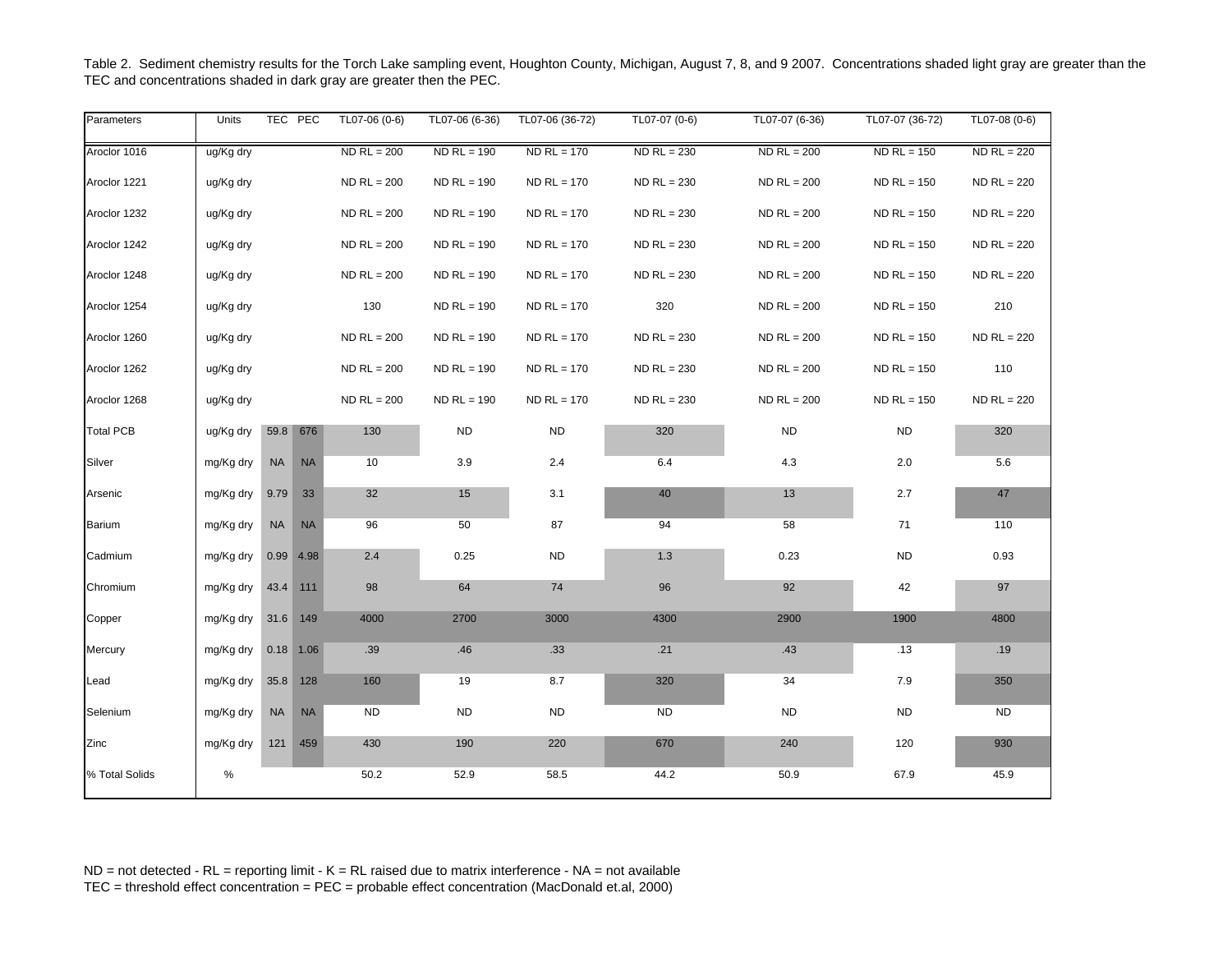| Parameters       | Units     |           | TEC PEC     | TL07-08 (6-36) | TL07-08 (36-72) | TL07-09 (0-6) |               | TL07-09 (6-36) TL07-09 (36-72) | TL07-10 (0-6) | TL07-10 (6-36) | TL07-10 (36-72) |
|------------------|-----------|-----------|-------------|----------------|-----------------|---------------|---------------|--------------------------------|---------------|----------------|-----------------|
| Aroclor 1016     | ug/Kg dry |           |             | $ND$ RL = 180  | $ND$ RL = 150   | $ND$ RL = 240 | $ND$ RL = 170 | $ND$ RL = 170                  | $ND$ RL = 180 | $ND$ RL = 170  | $NDRL = 240$    |
| Aroclor 1221     | ug/Kg dry |           |             | $ND$ RL = 180  | $ND$ RL = 150   | $ND$ RL = 240 | $ND$ RL = 170 | $ND$ RL = 170                  | $ND$ RL = 180 | $ND$ RL = 170  | $ND$ RL = 240   |
| Aroclor 1232     | ug/Kg dry |           |             | $ND$ RL = 180  | $ND$ RL = 150   | $ND$ RL = 240 | $ND$ RL = 170 | $ND$ RL = 170                  | $ND$ RL = 180 | $ND$ RL = 170  | $ND$ RL = 240   |
| Aroclor 1242     | ug/Kg dry |           |             | $ND$ RL = 180  | $ND$ RL = 150   | $ND$ RL = 240 | $ND$ RL = 170 | $ND$ RL = 170                  | $ND$ RL = 180 | $ND$ RL = 170  | $ND$ RL = 240   |
| Aroclor 1248     | ug/Kg dry |           |             | $ND$ RL = 180  | $ND$ RL = 150   | $ND$ RL = 240 | $ND$ RL = 170 | $ND$ RL = 170                  | $NDRL = 180$  | $ND$ RL = 170  | $ND$ RL = 240   |
| Aroclor 1254     | ug/Kg dry |           |             | $ND$ RL = 180  | $ND$ RL = 150   | $ND$ RL = 240 | $ND$ RL = 170 | $ND$ RL = 170                  | $NDRL = 180$  | $ND$ RL = 170  | $ND$ RL = 240   |
| Aroclor 1260     | ug/Kg dry |           |             | $ND$ RL = 180  | $ND$ RL = 150   | $ND$ RL = 240 | $ND$ RL = 170 | $ND$ RL = 170                  | $NDRL = 180$  | $ND$ RL = 170  | $ND$ RL = 240   |
| Aroclor 1262     | ug/Kg dry |           |             | $ND$ RL = 180  | $ND$ RL = 150   | $ND$ RL = 240 | $ND$ RL = 170 | $ND$ RL = 170                  | $NDRL = 180$  | $ND$ RL = 170  | $ND$ RL = 240   |
| Aroclor 1268     | ug/Kg dry |           |             | $ND$ RL = 180  | $ND$ RL = 150   | $ND$ RL = 240 | $ND$ RL = 170 | $ND$ RL = 170                  | $ND RL = 180$ | $ND$ RL = 170  | $ND$ RL = 240   |
| <b>Total PCB</b> | ug/Kg dry | 59.8      | 676         | <b>ND</b>      | <b>ND</b>       | <b>ND</b>     | <b>ND</b>     | <b>ND</b>                      | <b>ND</b>     | <b>ND</b>      | <b>ND</b>       |
| Silver           | mg/Kg dry | <b>NA</b> | <b>NA</b>   | 4.2            | 2.9             | 6.6           | 3.2           | 2.5                            | 4.7           | 2.7            | $2.2\,$         |
| Arsenic          | mg/Kg dry | 9.79      | 33          | 18             | 4.0             | 38            | 12            | 3.3                            | 23            | 7.7            | 4.9             |
| <b>Barium</b>    | mg/Kg dry | NA        | <b>NA</b>   | 70             | 86              | 83            | 47            | 85                             | 80            | 74             | 140             |
| Cadmium          | mg/Kg dry | 0.99      | 4.98        | <b>ND</b>      | <b>ND</b>       | 0.52          | <b>ND</b>     | <b>ND</b>                      | 0.66          | 0.34           | 0.37            |
| Chromium         | mg/Kg dry | 43.4 111  |             | 77             | 48              | 79            | 90            | 77                             | 85            | 84             | 57              |
| Copper           | mg/Kg dry | 31.6 149  |             | 3500           | 2600            | 6300          | 3800          | 3400                           | 3400          | 2600           | 2100            |
| Mercury          | mg/Kg dry |           | $0.18$ 1.06 | .35            | .20             | .29           | .39           | .31                            | .44           | .32            | .28             |
| Lead             | mg/Kg dry | 35.8      | 128         | 55             | 9.7             | 160           | 21            | 10                             | 100           | 39             | 14              |
| Selenium         | mg/Kg dry | <b>NA</b> | <b>NA</b>   | <b>ND</b>      | <b>ND</b>       | <b>ND</b>     | <b>ND</b>     | <b>ND</b>                      | <b>ND</b>     | <b>ND</b>      | 0.46            |
| Zinc             | mg/Kg dry |           | 121 459     | 270            | 150             | 570           | 200           | 210                            | 260           | 220            | 180             |
| % Total Solids   | %         |           |             | 55.9           | 65.3            | 41.9          | 57.9          | 59.5                           | 55.7          | 59.0           | 42.5            |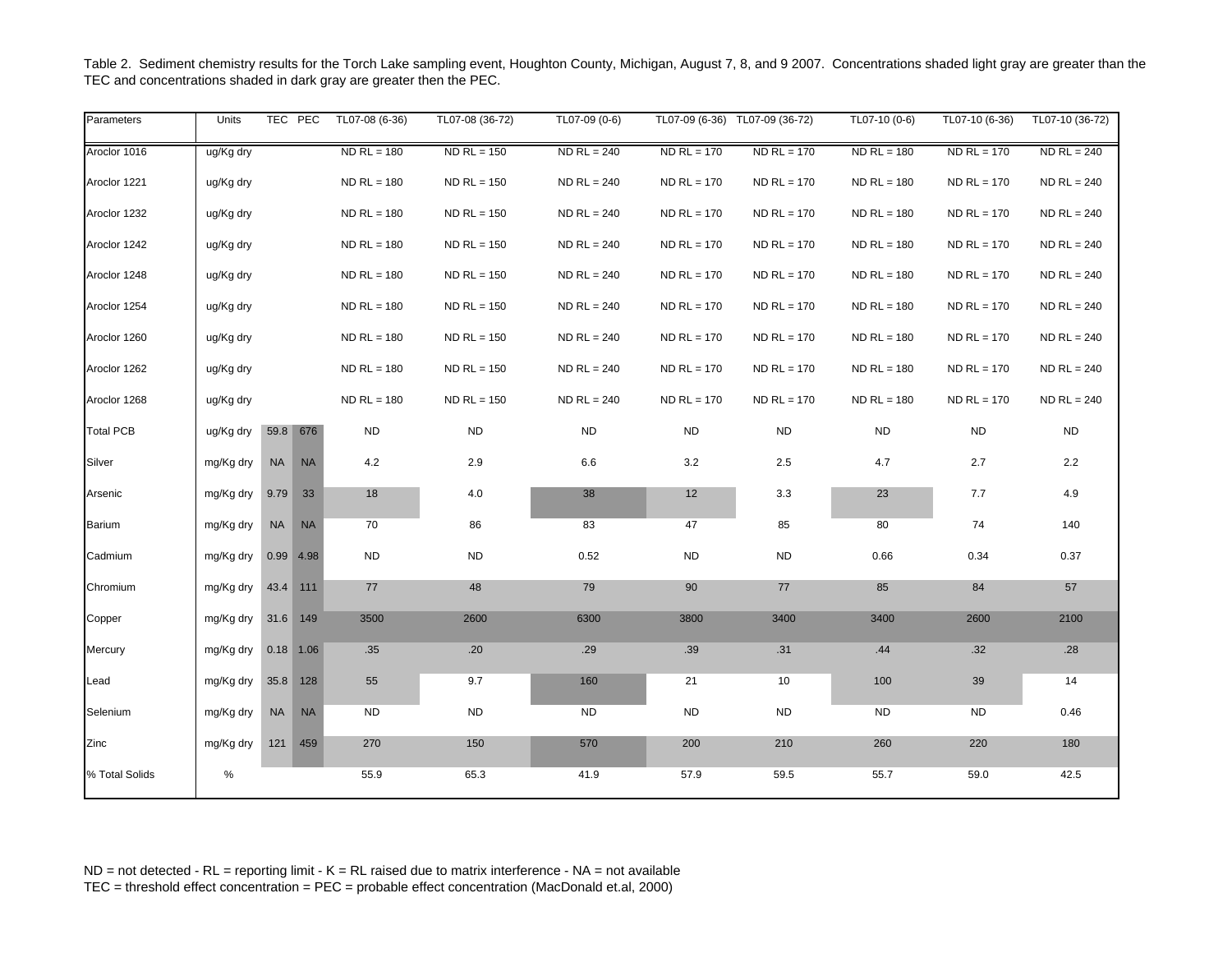| Parameters       | Units     | TEC PEC     |             | TL07-11 (0-6) | TL07-11 (6-36) | TL07-11 (36-72) | TL07-12 (0-6) | TL07-12 (6-36) | TL07-12 (36-71) | TL07-13 (0-6) | TL07-13 (6-26) |
|------------------|-----------|-------------|-------------|---------------|----------------|-----------------|---------------|----------------|-----------------|---------------|----------------|
| Aroclor 1016     | ug/Kg dry |             |             | $ND$ RL = 220 | $ND$ RL = 200  | $ND$ RL = 170   | $ND$ RL = 240 | $ND$ RL = 170  | $ND$ RL = 130   | $ND$ RL = 130 | $ND$ RL = 130  |
| Aroclor 1221     | ug/Kg dry |             |             | $ND$ RL = 220 | $ND$ RL = 200  | $ND$ RL = 170   | $ND$ RL = 240 | $ND$ RL = 170  | $ND$ RL = 130   | $ND$ RL = 130 | $ND$ RL = 130  |
| Aroclor 1232     | ug/Kg dry |             |             | $ND$ RL = 220 | $ND$ RL = 200  | $ND$ RL = 170   | $ND$ RL = 240 | $ND$ RL = 170  | $ND$ RL = 130   | $ND$ RL = 130 | $ND$ RL = 130  |
| Aroclor 1242     | ug/Kg dry |             |             | $ND$ RL = 220 | $ND$ RL = 200  | $ND$ RL = 170   | $ND$ RL = 240 | $ND$ RL = 170  | $ND$ RL = 130   | $ND$ RL = 130 | $ND$ RL = 130  |
| Aroclor 1248     | ug/Kg dry |             |             | $ND$ RL = 220 | $ND$ RL = 200  | $ND$ RL = 170   | $ND$ RL = 240 | $ND$ RL = 170  | $ND$ RL = 130   | $ND$ RL = 130 | $ND$ RL = 130  |
| Aroclor 1254     | ug/Kg dry |             |             | $ND$ RL = 220 | $ND$ RL = 200  | $ND$ RL = 170   | $ND$ RL = 240 | $ND$ RL = 170  | $ND$ RL = 130   | $ND$ RL = 130 | $ND$ RL = 130  |
| Aroclor 1260     | ug/Kg dry |             |             | $ND$ RL = 220 | $ND$ RL = 200  | $ND$ RL = 170   | 510           | $ND$ RL = 170  | $ND$ RL = 130   | $ND$ RL = 130 | $ND$ RL = 130  |
| Aroclor 1262     | ug/Kg dry |             |             | $ND$ RL = 220 | $ND$ RL = 200  | $ND$ RL = 170   | $ND$ RL = 240 | $ND$ RL = 170  | $ND$ RL = 130   | $ND$ RL = 130 | $ND$ RL = 130  |
| Aroclor 1268     | ug/Kg dry |             |             | $ND$ RL = 220 | $ND$ RL = 200  | $ND$ RL = 170   | $ND$ RL = 240 | $ND$ RL = 170  | $ND$ RL = 130   | $ND$ RL = 130 | $ND$ RL = 130  |
| <b>Total PCB</b> | ug/Kg dry | 59.8        | 676         | <b>ND</b>     | <b>ND</b>      | <b>ND</b>       | 510           | <b>ND</b>      | <b>ND</b>       | <b>ND</b>     | <b>ND</b>      |
| Silver           | mg/Kg dry | <b>NA</b>   | <b>NA</b>   | 2.2           | 6.1            | 2.4             | 6.3           | 3.4            | 0.17            | 3.3           | $4.0\,$        |
| Arsenic          | mg/Kg dry | 9.79        | 33          | $20\,$        | 16             | 3.6             | 93            | 11             | 1.3             | 7.5           | $8.7\,$        |
| Barium           | mg/Kg dry | <b>NA</b>   | <b>NA</b>   | 110           | 83             | 180             | 73            | 66             | 26              | 15            | 19             |
| Cadmium          | mg/Kg dry |             | $0.99$ 4.98 | 0.34          | 0.21           | <b>ND</b>       | 3.6           | <b>ND</b>      | <b>ND</b>       | <b>ND</b>     | 0.22           |
| Chromium         | mg/Kg dry | 43.4 111    |             | 180           | 130            | 180             | 73            | 59             | 8.3             | 28            | 27             |
| Copper           | mg/Kg dry | 31.6 149    |             | 2800          | 1800           | 2400            | 7600          | 4200           | 90              | 800           | 1300           |
| Mercury          | mg/Kg dry | $0.18$ 1.06 |             | .14           | .22            | .30             | .19           | .29            | <b>ND</b>       | <b>ND</b>     | .09            |
| Lead             | mg/Kg dry |             | 35.8 128    | 85            | 31             | 12              | 280           | 24             | 2.2             | 34            | 70             |
| Selenium         | mg/Kg dry | <b>NA</b>   | <b>NA</b>   | <b>ND</b>     | <b>ND</b>      | <b>ND</b>       | <b>ND</b>     | <b>ND</b>      | <b>ND</b>       | <b>ND</b>     | <b>ND</b>      |
| Zinc             | mg/Kg dry |             | 121 459     | 400           | 260            | 180             | 860           | 220            | 17              | 98            | 120            |
| % Total Solids   | %         |             |             | 46.3          | 49.9           | 59.3            | 41.8          | 59.6           | 78.0            | 76.9          | 78.3           |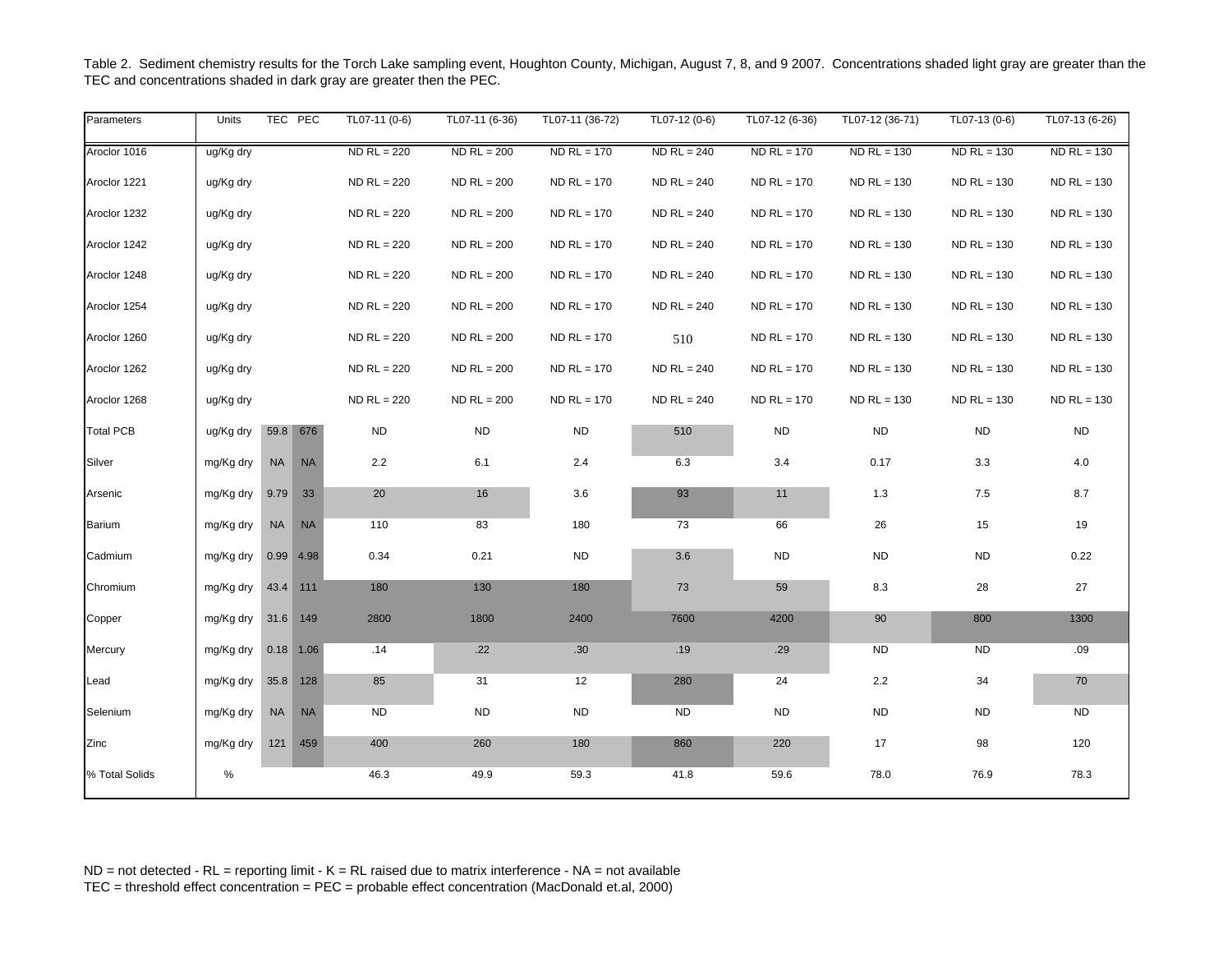| Parameters       | Units     |           | TEC PEC     | TL07-13 (26-40) | TL07-13 (40-66) | TL07-14 (0-6) | TL07-14 (6-35) | TL07-14 (35-49) | TL07-15 (0-6) | TL07-15 (6-36) | TL07-16 (0-6) | TL07-16 (6-25) |
|------------------|-----------|-----------|-------------|-----------------|-----------------|---------------|----------------|-----------------|---------------|----------------|---------------|----------------|
| Aroclor 1016     | ug/Kg dry |           |             | $ND$ RL = 130   | $ND$ RL = 130   | $ND$ RL = 220 | $ND$ RL = 130  | $ND$ RL = 140   | $NDRL = 290$  | $ND$ RL = 250  | $ND$ RL = 200 | $ND$ RL = 150  |
| Aroclor 1221     | ug/Kg dry |           |             | $ND$ RL = 130   | $NDRL = 130$    | $ND$ RL = 220 | $ND$ RL = 130  | $ND$ RL = 140   | $ND$ RL = 290 | $ND$ RL = 250  | $ND$ RL = 200 | $ND$ RL = 150  |
| Aroclor 1232     | ug/Kg dry |           |             | $ND$ RL = 130   | $NDRL = 130$    | $ND$ RL = 220 | $ND$ RL = 130  | $ND$ RL = 140   | $ND$ RL = 290 | $ND$ RL = 250  | $ND$ RL = 200 | $ND$ RL = 150  |
| Aroclor 1242     | ug/Kg dry |           |             | $ND$ RL = 130   | $NDRL = 130$    | $ND$ RL = 220 | $ND$ RL = 130  | $ND$ RL = 140   | $ND$ RL = 290 | $ND$ RL = 250  | $ND$ RL = 200 | $ND$ RL = 150  |
| Aroclor 1248     | ug/Kg dry |           |             | $ND$ RL = 130   | $ND$ RL = 130   | $ND$ RL = 220 | $ND$ RL = 130  | $ND$ RL = 140   | $ND$ RL = 290 | $ND$ RL = 250  | $ND$ RL = 200 | $ND$ RL = 150  |
| Aroclor 1254     | ug/Kg dry |           |             | $ND$ RL = 130   | $NDRL = 130$    | $ND$ RL = 220 | $ND$ RL = 130  | $ND$ RL = 140   | $ND$ RL = 290 | $ND$ RL = 250  | $ND$ RL = 200 | $ND$ RL = 150  |
| Aroclor 1260     | ug/Kg dry |           |             | $ND$ RL = 130   | $NDRL = 130$    | $ND$ RL = 220 | $ND$ RL = 130  | $ND$ RL = 140   | $ND$ RL = 290 | $ND$ RL = 250  | $ND$ RL = 200 | $ND$ RL = 150  |
| Aroclor 1262     | ug/Kg dry |           |             | $ND$ RL = 130   | $ND$ RL = 130   | $ND$ RL = 220 | $ND$ RL = 130  | $ND$ RL = 140   | $ND$ RL = 290 | $ND$ RL = 250  | $ND$ RL = 200 | $ND$ RL = 150  |
| Aroclor 1268     | ug/Kg dry |           |             | $ND$ RL = 130   | $ND$ RL = 130   | $ND$ RL = 220 | $ND$ RL = 130  | $ND$ RL = 140   | $ND$ RL = 290 | $ND$ RL = 250  | $ND$ RL = 200 | $ND$ RL = 150  |
| <b>Total PCB</b> | ug/Kg dry |           | 59.8 676    | ND              | ND              | <b>ND</b>     | <b>ND</b>      | <b>ND</b>       | <b>ND</b>     | <b>ND</b>      | <b>ND</b>     | <b>ND</b>      |
| Silver           | mg/Kg dry | <b>NA</b> | <b>NA</b>   | 8.1             | 8.0             | 2.0           | 7.3            | 7.9             | 0.52          | 0.58           | 3.4           | 9.3            |
| Arsenic          | mg/Kg dry | 9.79      | 33          | 18              | 3.8             | 12            | $3.5\,$        | 2.7             | 13            | 13             | 16            | 9.1            |
| Barium           | mg/Kg dry | <b>NA</b> | <b>NA</b>   | 21              | 17              | 100           | 48             | 38              | 120           | 96             | 65            | 61             |
| Cadmium          | mg/Kg dry |           | $0.99$ 4.98 | 0.27            | <b>ND</b>       | 0.46          | <b>ND</b>      | <b>ND</b>       | <b>ND</b>     | <b>ND</b>      | 0.31          | ND             |
| Chromium         | mg/Kg dry | 43.4 111  |             | 32              | 20              | 25            | 21             | 19              | 15            | 14             | 37            | 27             |
| Copper           | mg/Kg dry | 31.6 149  |             | 2400            | 7100            | 3800          | 8000           | 9800            | 810           | 1000           | 2100          | 7100           |
| Mercury          | mg/Kg dry |           | $0.18$ 1.06 | .12             | .07             | <b>ND</b>     | <b>ND</b>      | <b>ND</b>       | <b>ND</b>     | <b>ND</b>      | .22           | .16            |
| Lead             | mg/Kg dry | 35.8 128  |             | 72              | 10              | 47            | 9.9            | 7.1             | 23            | 19             | 47            | 26             |
| Selenium         | mg/Kg dry | <b>NA</b> | <b>NA</b>   | ND              | <b>ND</b>       | 0.45          | ND             | <b>ND</b>       | 0.64          | 0.54           | 0.37          | 0.25           |
| Zinc             | mg/Kg dry |           | 121 459     | 120             | 78              | 140           | 100            | 97              | 52            | 62             | 120           | 100            |
| % Total Solids   | %         |           |             | 74.4            | 76.6            | 46.5          | 78.8           | 72.0            | 34.5          | 40.4           | 49.4          | 68.0           |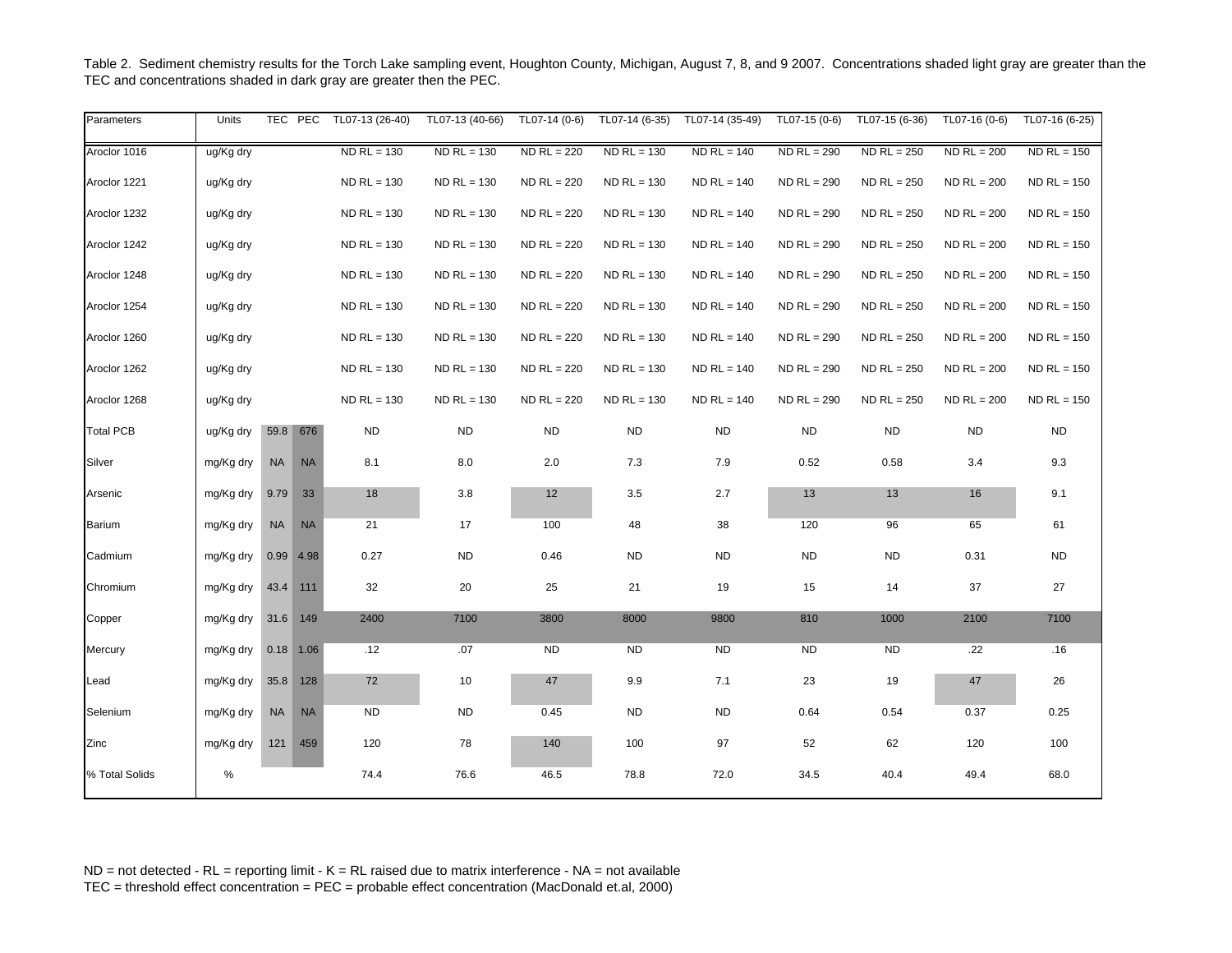| Parameters       | Units     |           | TEC PEC     | TL07-17 (0-6") | TL07-17 (6-36") | TL07-17 (36-72") | TL07-17<br>(ponar) | TL07-18       | TL07-19       | TL07-20       | TL07-21       | TL07-22       |
|------------------|-----------|-----------|-------------|----------------|-----------------|------------------|--------------------|---------------|---------------|---------------|---------------|---------------|
| Aroclor 1016     | ug/Kg dry |           |             | $ND$ RL = 250  | $ND$ RL = 190   | $ND$ RL = 170    | $ND$ RL = 450      | $ND$ RL = 290 | $ND$ RL = 500 | $ND$ RL = 510 | <b>ND 530</b> | $ND$ RL = 680 |
| Aroclor 1221     | ug/Kg dry |           |             | $ND$ RL = 250  | $ND$ RL = 190   | $ND$ RL = 170    | $ND$ RL = 450      | $ND$ RL = 290 | $ND$ RL = 500 | $ND$ RL = 510 | <b>ND 530</b> | $ND$ RL = 680 |
| Aroclor 1232     | ug/Kg dry |           |             | $ND$ RL = 250  | $ND$ RL = 190   | $ND$ RL = 170    | $ND$ RL = 450      | $ND$ RL = 290 | $ND$ RL = 500 | $ND$ RL = 510 | <b>ND 530</b> | $ND$ RL = 680 |
| Aroclor 1242     | ug/Kg dry |           |             | $ND$ RL = 250  | $NDRL = 190$    | $ND$ RL = 170    | $ND$ RL = 450      | $ND$ RL = 290 | $ND$ RL = 500 | $ND$ RL = 510 | <b>ND 530</b> | $ND$ RL = 680 |
| Aroclor 1248     | ug/Kg dry |           |             | $ND$ RL = 250  | $ND$ RL = 190   | $ND$ RL = 170    | $ND$ RL = 450      | $ND$ RL = 290 | $ND$ RL = 500 | $ND$ RL = 510 | <b>ND 530</b> | $ND$ RL = 680 |
| Aroclor 1254     | ug/Kg dry |           |             | 160            | $NDRL = 190$    | $ND$ RL = 170    | 1100               | $NDRL = 290$  | $ND$ RL = 500 | $ND$ RL = 510 | 340           | 450           |
| Aroclor 1260     | ug/Kg dry |           |             | $ND$ RL = 250  | $ND$ RL = 190   | $ND$ RL = 170    | $ND$ RL = 450      | $ND$ RL = 290 | $ND$ RL = 500 | $ND$ RL = 510 | <b>ND 530</b> | $ND$ RL = 680 |
| Aroclor 1262     | ug/Kg dry |           |             | $ND$ RL = 250  | $NDRL = 190$    | $ND$ RL = 170    | $ND$ RL = 450      | $ND$ RL = 290 | $ND$ RL = 500 | $ND$ RL = 510 | <b>ND 530</b> | $ND$ RL = 680 |
| Aroclor 1268     | ug/Kg dry |           |             | $ND$ RL = 250  | $NDRL = 190$    | $ND$ RL = 170    | $ND$ RL = 450      | $ND$ RL = 290 | $ND$ RL = 500 | $ND$ RL = 510 | <b>ND 530</b> | $ND$ RL = 680 |
| <b>Total PCB</b> | ug/Kg dry | 59.8      | 676         | 160            | <b>ND</b>       | <b>ND</b>        | 1100               | <b>ND</b>     | <b>ND</b>     | <b>ND</b>     | 340           | 450           |
| Silver           | mg/Kg dry | <b>NA</b> | <b>NA</b>   | 4.3            | 4.7             | 1.9              | 6.8                | 2.5           | $4.0\,$       | 4.7           | 5.1           | 6.4           |
| Arsenic          | mg/Kg dry | 9.79      | 33          | 37             | 18              | 3.4              | 150                | 32            | 40            | 39            | 59            | 310           |
| Barium           | mg/Kg dry | <b>NA</b> | <b>NA</b>   | 61             | 53              | 58               | 110                | 82            | 160           | 170           | 150           | 210           |
| Cadmium          | mg/Kg dry | 0.99      | 4.98        | 0.72           | <b>ND</b>       | ND               | 1.9                | 11            | $1.0$         | 1.1           | 1.8           | 1.8           |
| Chromium         | mg/Kg dry | 43.4 111  |             | 73             | 69              | 48               | 64                 | 77            | 60            | 110           | 89            | 57            |
| Copper           | mg/Kg dry | 31.6      | 149         | 3200           | 3100            | 3000             | 4400               | 2500          | 2400          | 2300          | 3200          | 2500          |
| Mercury          | mg/Kg dry |           | $0.18$ 1.06 | .17            | .38             | .23              | .57                | .23           | .45           | .50           | .48           | .60           |
| Lead             | mg/Kg dry | 35.8      | 128         | 170            | 21              | 6.8              | 430                | 520           | 190           | 160           | 250           | 550           |
| Selenium         | mg/Kg dry | <b>NA</b> | <b>NA</b>   | <b>ND</b>      | <b>ND</b>       | <b>ND</b>        | 0.78               | ND            | 0.89          | 0.81          | 0.76          | 0.93          |
| Zinc             | mg/Kg dry | 121       | 459         | 460            | 230             | 170              | 340                | 430           | 290           | 260           | 270           | 270           |
| % Total Solids   | %         |           |             | 40.3           | 53.5            | 60.5             | 22.1               | 34.7          | 19.9          | 19.8          | 18.7          | 14.6          |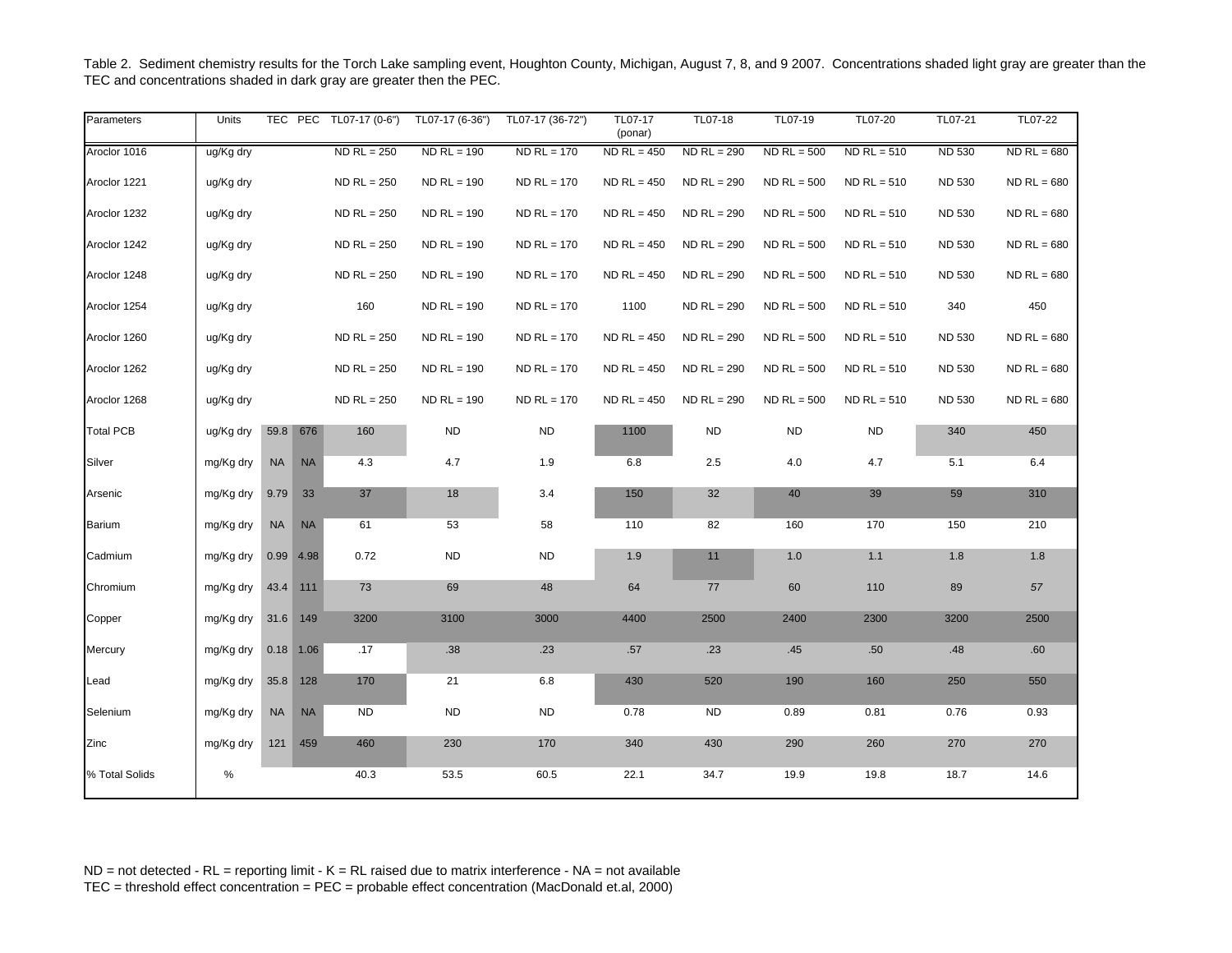| Parameters       | <b>Units</b> |             | TEC PEC   | TL07-23          | TL07-24       | TL07-25       | TL07-26       | TL07-27       | TL07-28       | TL07-29       | TL07-30       | TL07-31       | TL07-32                       |
|------------------|--------------|-------------|-----------|------------------|---------------|---------------|---------------|---------------|---------------|---------------|---------------|---------------|-------------------------------|
| Aroclor 1016     | ug/Kg dry    |             |           | <b>ND RL 720</b> | $ND$ RL = 650 | $ND$ RL = 760 | $ND$ RL = 690 | $ND$ RL = 760 | $ND$ RL = 580 | $NDRL = 480$  | $ND$ RL = 460 | $ND$ RL = 420 | $ND$ RL = 280                 |
| Aroclor 1221     | ug/Kg dry    |             |           | <b>ND RL 720</b> | $ND$ RL = 650 | $ND$ RL = 760 | $ND$ RL = 690 | $ND$ RL = 760 | $ND$ RL = 580 | $ND$ RL = 480 | $ND$ RL = 460 |               | $ND$ RL = 500 K ND RL = 480 K |
| Aroclor 1232     | ug/Kg dry    |             |           | <b>ND RL 720</b> | $ND$ RL = 650 | $ND$ RL = 760 | $ND$ RL = 690 | $ND$ RL = 760 | $ND$ RL = 580 | $NDRL = 480$  | $ND$ RL = 460 | $ND$ RL = 420 | $ND$ RL = 280                 |
| Aroclor 1242     | ug/Kg dry    |             |           | <b>ND RL 720</b> | $ND$ RL = 650 | $ND$ RL = 760 | $ND$ RL = 690 | $ND$ RL = 760 | $ND$ RL = 580 | $ND$ RL = 480 | $ND$ RL = 460 | $ND$ RL = 420 | $ND$ RL = 280                 |
| Aroclor 1248     | ug/Kg dry    |             |           | <b>ND RL 720</b> | $ND$ RL = 650 | $ND$ RL = 760 | $ND$ RL = 690 | $ND$ RL = 760 | $ND$ RL = 580 | $ND$ RL = 480 | $ND$ RL = 460 | $ND$ RL = 420 | $ND$ RL = 280                 |
| Aroclor 1254     | ug/Kg dry    |             |           | 620              | $ND$ RL = 650 | $ND$ RL = 760 | $ND$ RL = 690 | $ND$ RL = 760 | $ND$ RL = 580 | $ND RL = 480$ | $ND$ RL = 460 | $ND$ RL = 420 | $ND$ RL = 280                 |
| Aroclor 1260     | ug/Kg dry    |             |           | <b>ND RL 720</b> | $ND$ RL = 650 | $ND$ RL = 760 | $ND$ RL = 690 | $ND$ RL = 760 | $ND$ RL = 580 | $ND$ RL = 480 | $ND$ RL = 460 | $ND$ RL = 420 | $ND$ RL = 280                 |
| Aroclor 1262     | ug/Kg dry    |             |           | <b>ND RL 720</b> | $ND$ RL = 650 | $ND$ RL = 760 | $ND$ RL = 690 | $ND$ RL = 760 | $ND$ RL = 580 | $ND$ RL = 480 | $ND$ RL = 460 | $ND$ RL = 420 | $ND$ RL = 280                 |
| Aroclor 1268     | ug/Kg dry    |             |           | <b>ND RL 720</b> | $ND$ RL = 650 | $ND$ RL = 760 | $ND$ RL = 690 | $ND$ RL = 760 | $ND$ RL = 580 | $ND$ RL = 480 | $ND$ RL = 460 | $ND$ RL = 420 | $ND$ RL = 280                 |
| <b>Total PCB</b> | ug/Kg dry    | 59.8 676    |           | 620              | <b>ND</b>     | <b>ND</b>     | <b>ND</b>     | <b>ND</b>     | <b>ND</b>     | <b>ND</b>     | <b>ND</b>     | <b>ND</b>     | <b>ND</b>                     |
| Silver           | mg/Kg dry    | <b>NA</b>   | <b>NA</b> | 5.2              | 5.0           | 4.3           | $4.5\,$       | 3.2           | $4.5\,$       | 5.7           | 4.0           | $3.0\,$       | 1.1                           |
| Arsenic          | mg/Kg dry    | 9.79        | 33        | 70               | 47            | 42            | 40            | 30            | 31            | 34            | 28            | 17            | 8.9                           |
| <b>Barium</b>    | mg/Kg dry    | <b>NA</b>   | <b>NA</b> | 160              | 140           | 220           | 170           | 95            | 190           | 160           | 150           | 150           | 93                            |
| Cadmium          | mg/Kg dry    | $0.99$ 4.98 |           | 1.1              | 1.3           | 1.0           | $1.2$         | 0.77          | 0.89          | 1.1           | 0.78          | 0.62          | 0.27                          |
| Chromium         | mg/Kg dry    | 43.4 111    |           | 52               | 56            | 45            | 46            | 41            | 42            | 48            | 37            | 32            | 18                            |
| Copper           | mg/Kg dry    | 31.6 149    |           | 3800             | 2200          | 1800          | 1700          | 1600          | 1700          | 2000          | 1900          | 1500          | 650                           |
| Mercury          | mg/Kg dry    | $0.18$ 1.06 |           | .54              | .48           | .55           | .49           | .39           | .47           | .20           | .40           | .32           | <b>ND</b>                     |
| Lead             | mg/Kg dry    | 35.8        | 128       | 240              | 180           | 120           | 120           | 120           | 90            | 140           | 94            | 66            | 31                            |
| Selenium         | mg/Kg dry    | <b>NA</b>   | <b>NA</b> | 0.89             | 0.96          | 0.98          | 0.85          | 0.94          | 0.85          | 0.75          | 0.30          | 0.30          | 0.30                          |
| Zinc             | mg/Kg dry    |             | 121 459   | 210              | 240           | 200           | 200           | 150           | 170           | 200           | 160           | 130           | 75                            |
| % Total Solids   | $\%$         |             |           | 13.9             | 15.4          | 13.1          | 14.5          | 13.1          | 17.3          | 21.0          | 21.8          | 23.9          | 35.7                          |